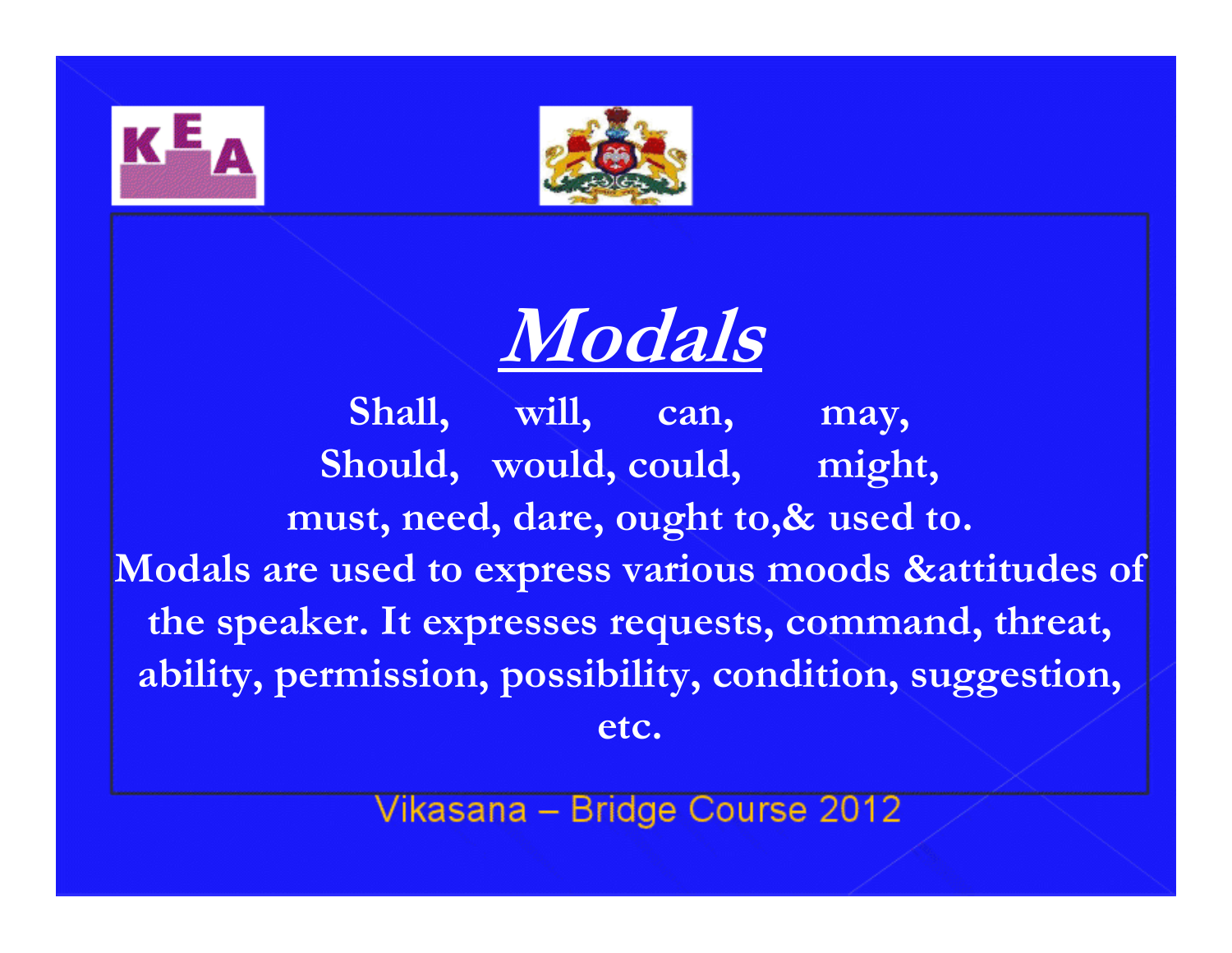



### More about modals

 1 They are special set of verbs which act as helping verbs. They are called modal auxiliaries. They can't function as main verbs. Ex—1. I have a car. 2. I have written a poem. 2 They don't have present participle & past participle form.Ex 1. I am writing a poem. 2. I have written a poem.3 It doesn't take inflexion in the third person singular.Ex 1. I work hard. 2. He works hard.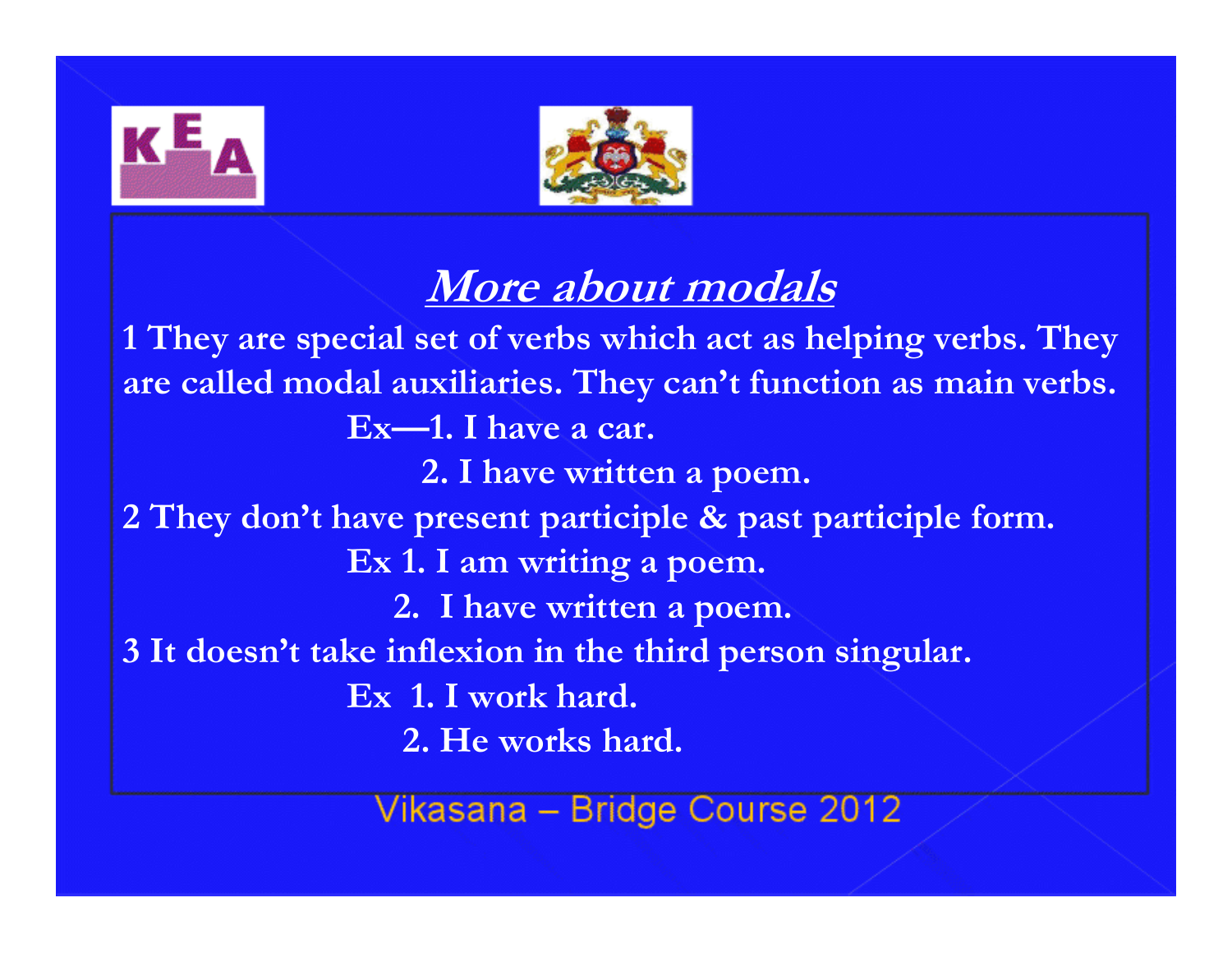



4 It can't take 'to'Ex 1. You have to bring the book to the class.5 They have only two forms. That is present and past. So they are called defective verbs. 6 They are used to indicate future.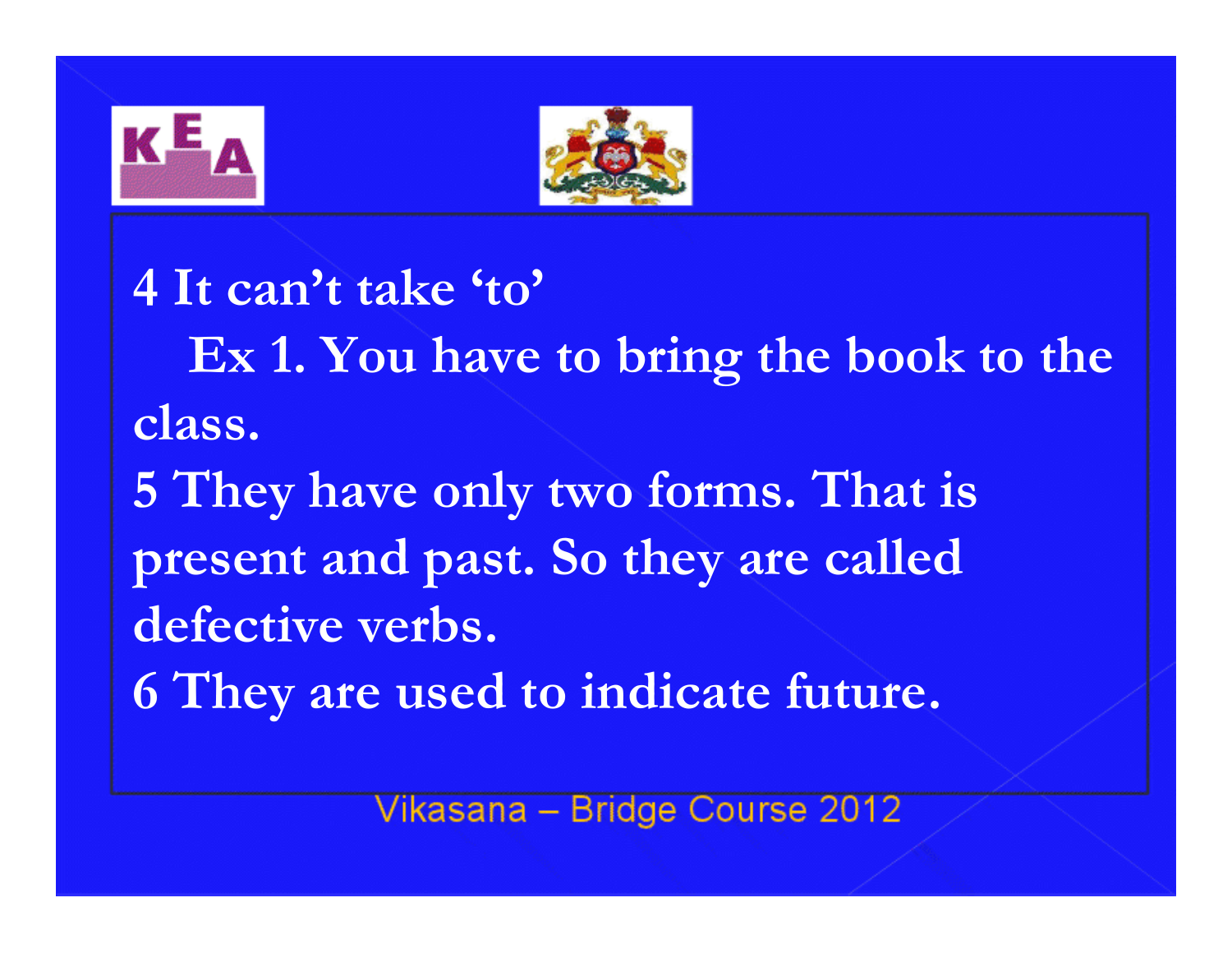



### May - Might

May & might express request, permission, possibility, probability (less possible), a wish orblessing, a curse or guess. Note: May/might is used in present& to indicate future. Might is used in past. The difference between the use of <u>may</u> and <u>might</u> are very subtle. Let's try to learn it. May I begin the program now? Vikasana - Bridge Course 2012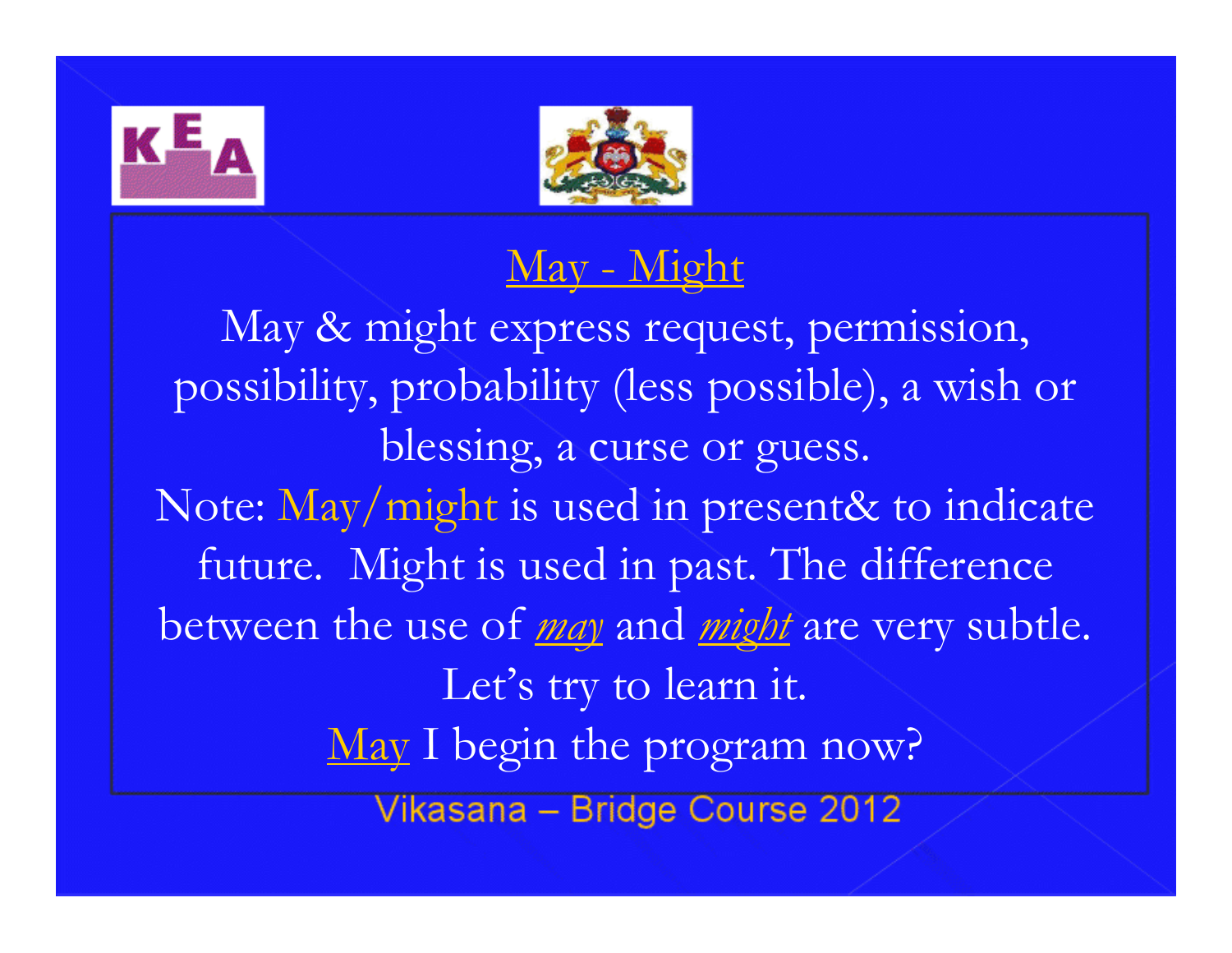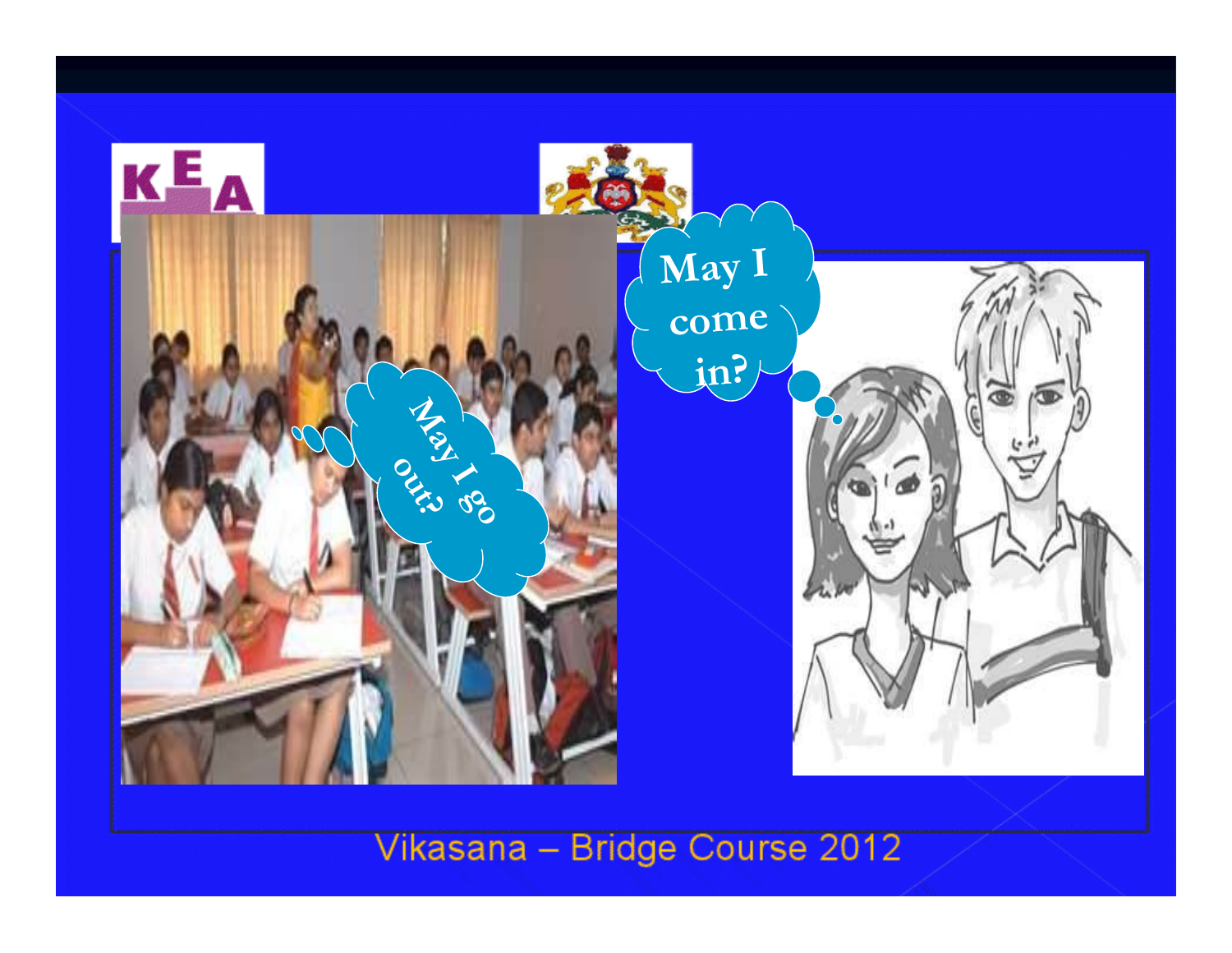



1. May is used to express requests & permission (seeking & granting) 1. May I come in? 2. <mark>May</mark> I go out? 3. It is sultry, may I open the window? 4.I have lost my phone, may I use your phone? 5. May I park the car in your compound? 6. I'm busy now, you <u>may</u> come later. 7. If you've finished your work, you may go. (Grant Permission)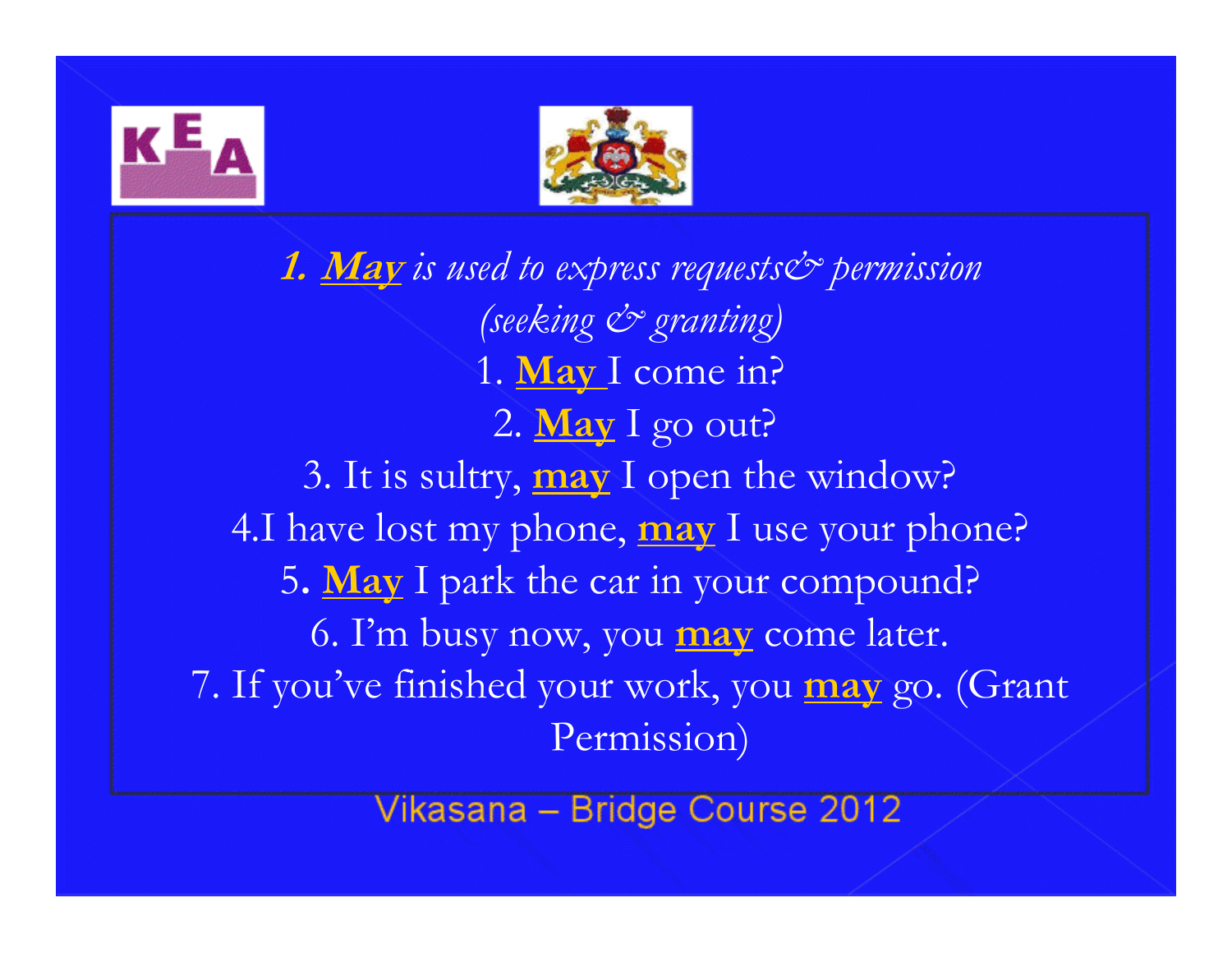



2. May is used to express possibility. Where is Krishna ?He <u>may</u> be in the office. He <u>may</u> be in the house. He <u>may</u> be in the class. Ask Radha, shee<u> may</u> answer.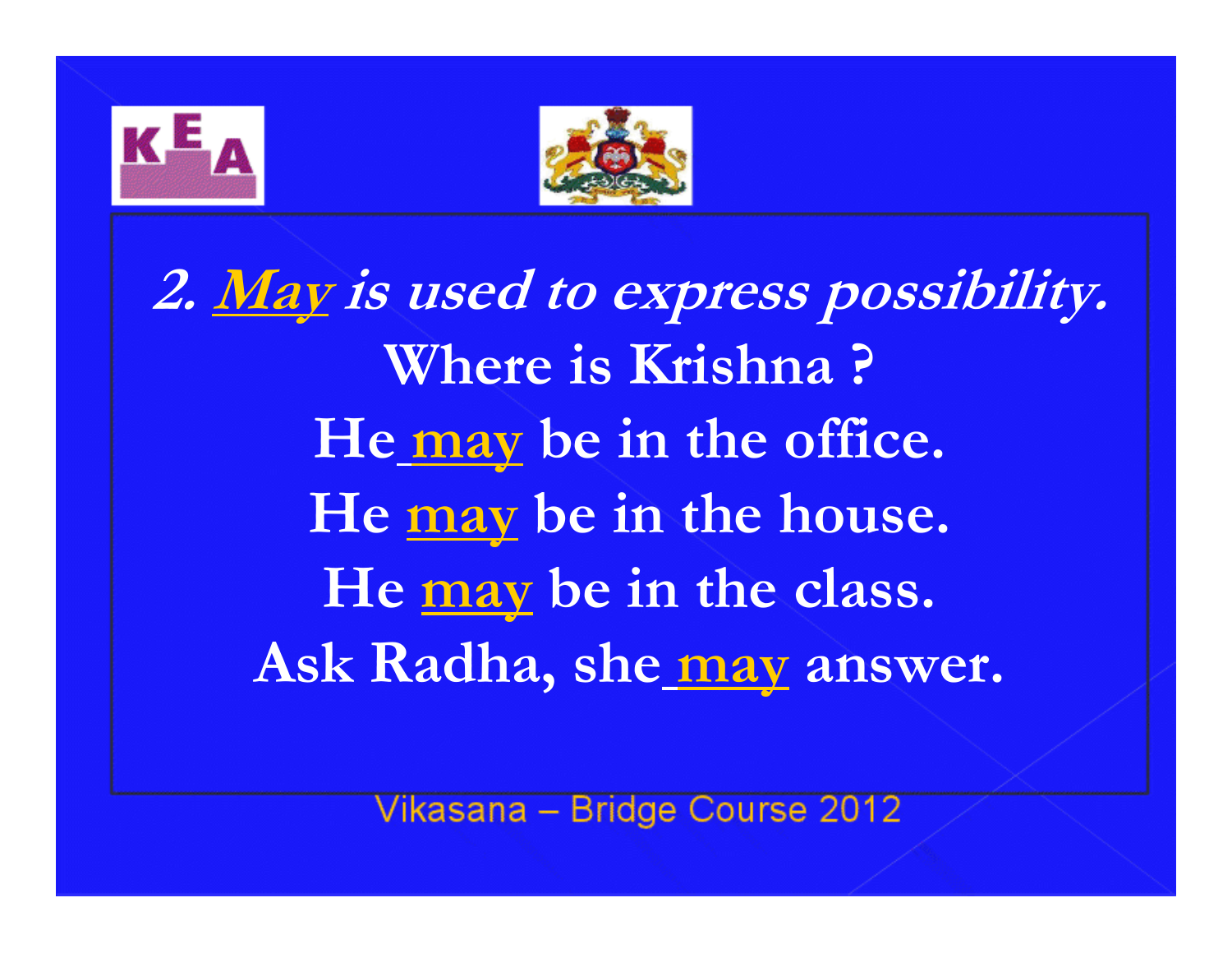



1. The sky is cloudy, it may rain today. 2. He's clever, he may win a scholarship. 3. If you ask him, he may help you. 4. It is late, he may come tomorrow. 5. Increase in the petrol price may y come as a shock to people.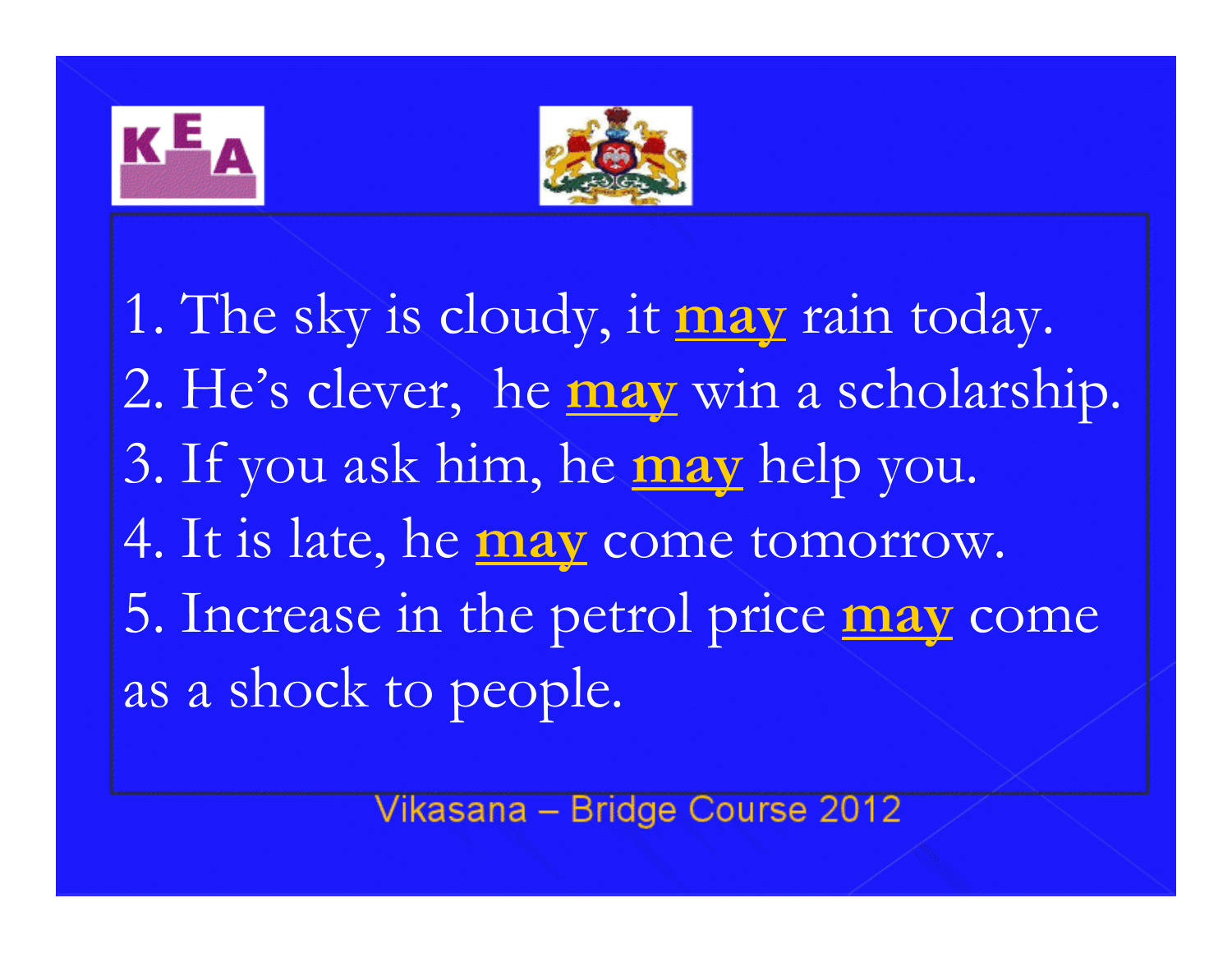



3. May is used to express a wish & curse. 1. <u>May</u> God bless you! 2. <u>May</u> God help you! 3. <u>May</u> you live long! 4. We <u>may</u> expect a good harvest this year. 5. <u>May</u> he go to hell. 6. <u>May</u> he live to regret it.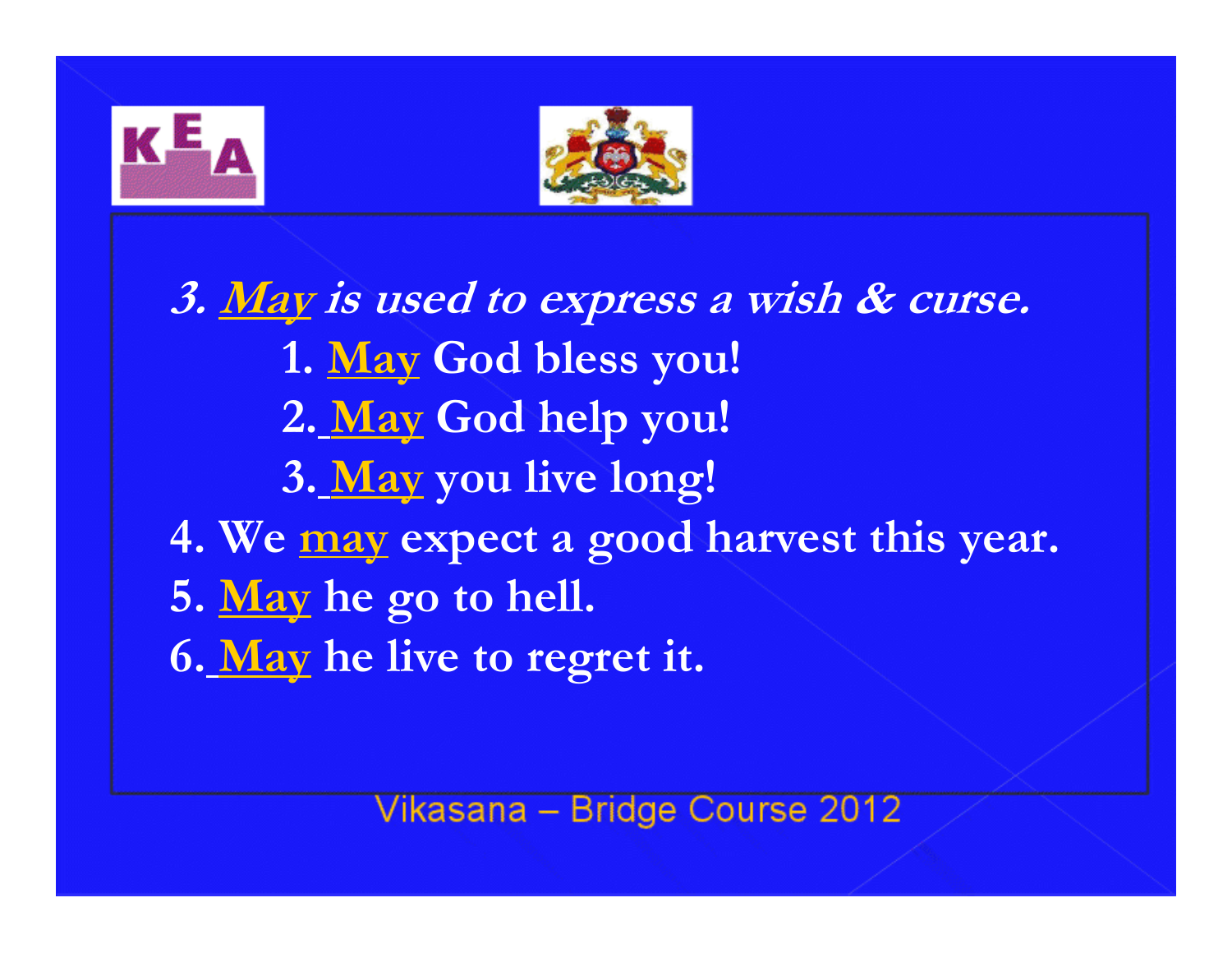



4. <u>May</u> is used to express purpose. 1. He is working hard, he <u>may</u> pass the exam. 2. Let the dog loose, so that it <u>may</u> have a <mark>run.</mark> 3. Learn that you <u>may</u> teach others. 4. Earn that you <u>may</u> spend. 5. I know your pain; but eat something so that you <u>may</u> live.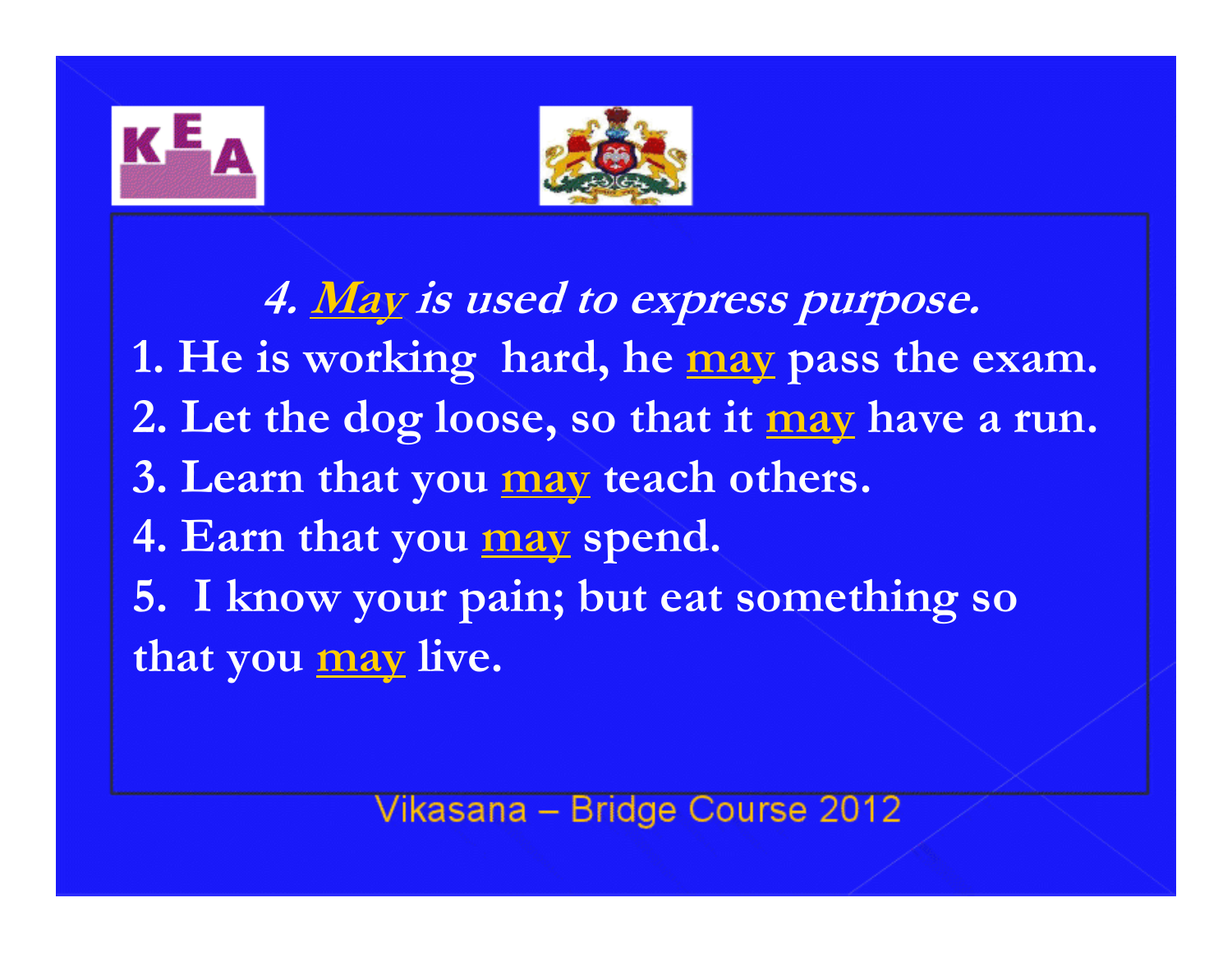



5. May is used to express hope, uncertainty, irony.1. He's clever he<u> may</u> succeed. 2. Rupee fall <u>may</u> boost tourism. 3. Who <u>may</u> you be? 4. Who are you <u>may </u>I ask?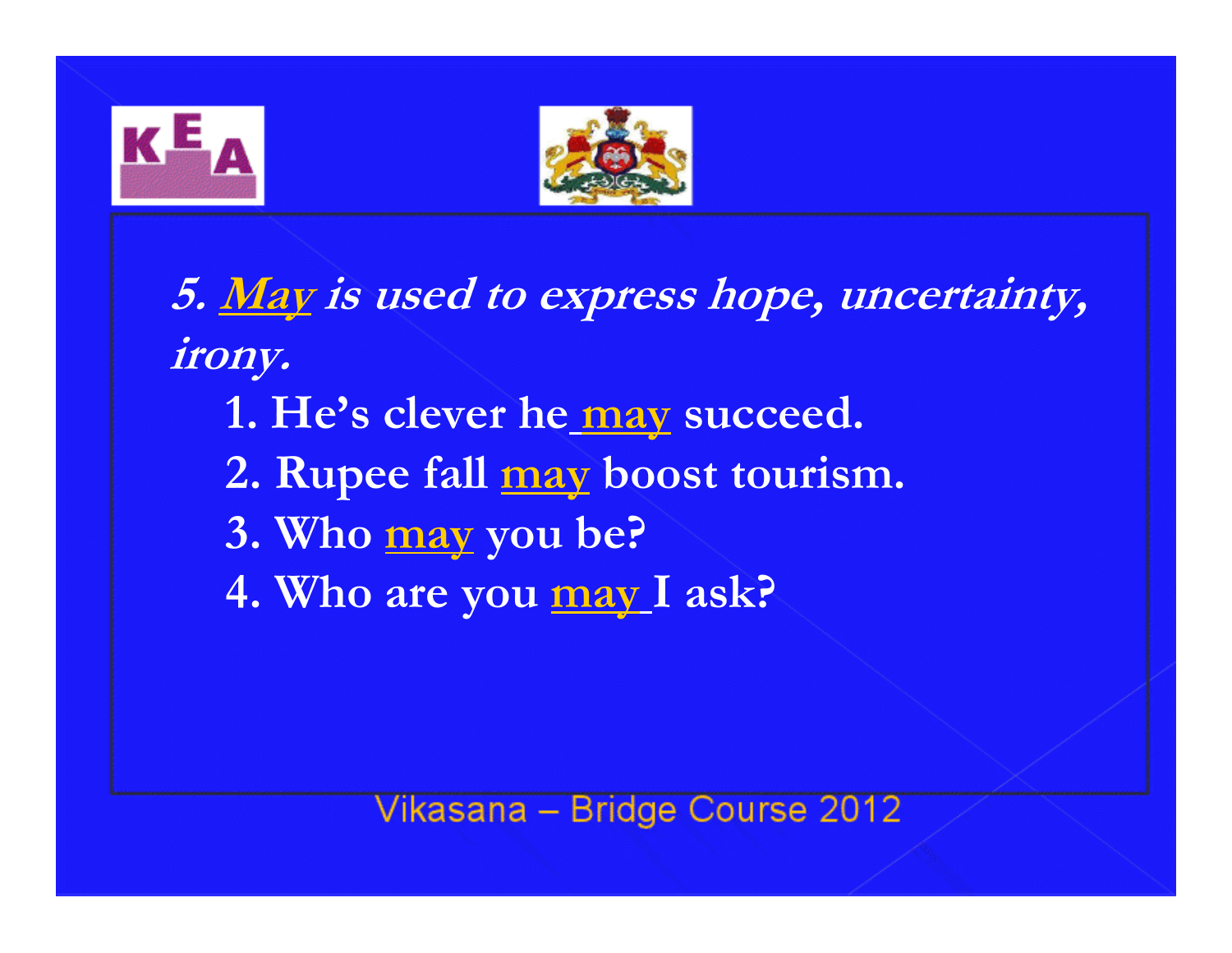



1. <u>Might</u> is the past tense of <u>may</u> & it is used in reported speech. 1. He said, "I <u>may</u> hire a car." He said that he <u>might</u> hire a car. 2. They told me, "They <u>may</u> apply for bank loan." They told me that they <u>might</u> apply for bank loan. 3. Padma said, "She may become a teacher." Padma said that she might become a teacher.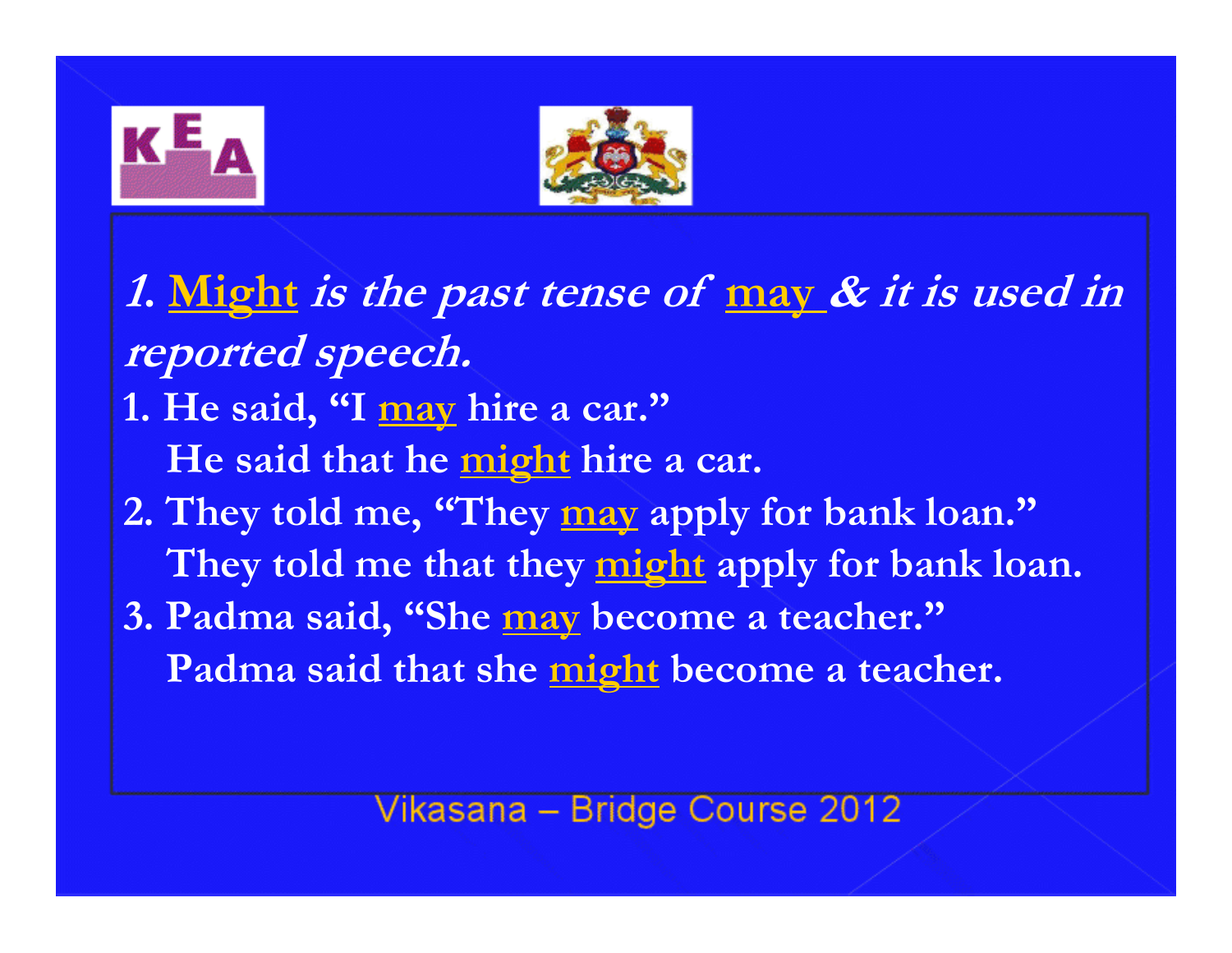



4. He said, "He <u>may</u> marry her without dowry." He said that he might marry her without dowry.

5. She said, "I <u>may</u> go to the movie today." She said that she might go to the movie that day.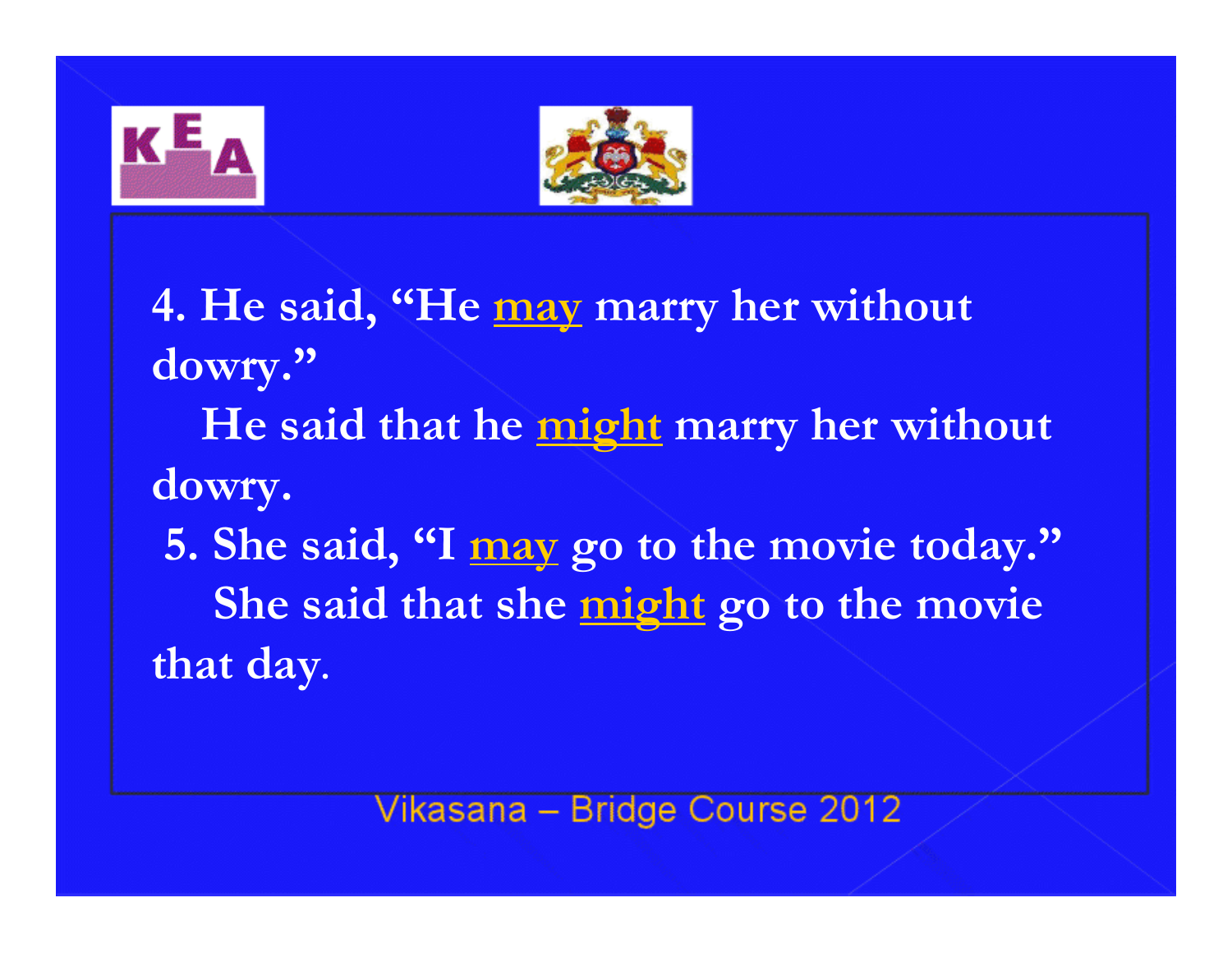



2*. <u>Might</u>* is used to express a polite request & permission.1. After completing his work, he asked if he <u>might</u> leave. 2. He asked if he <u>might</u> bring his friend to the party.3. I'll come later; you <u>might</u> wait for me at the bus stand.4. <u>Might</u> I clean the table? ('Might' is more polite than 'May')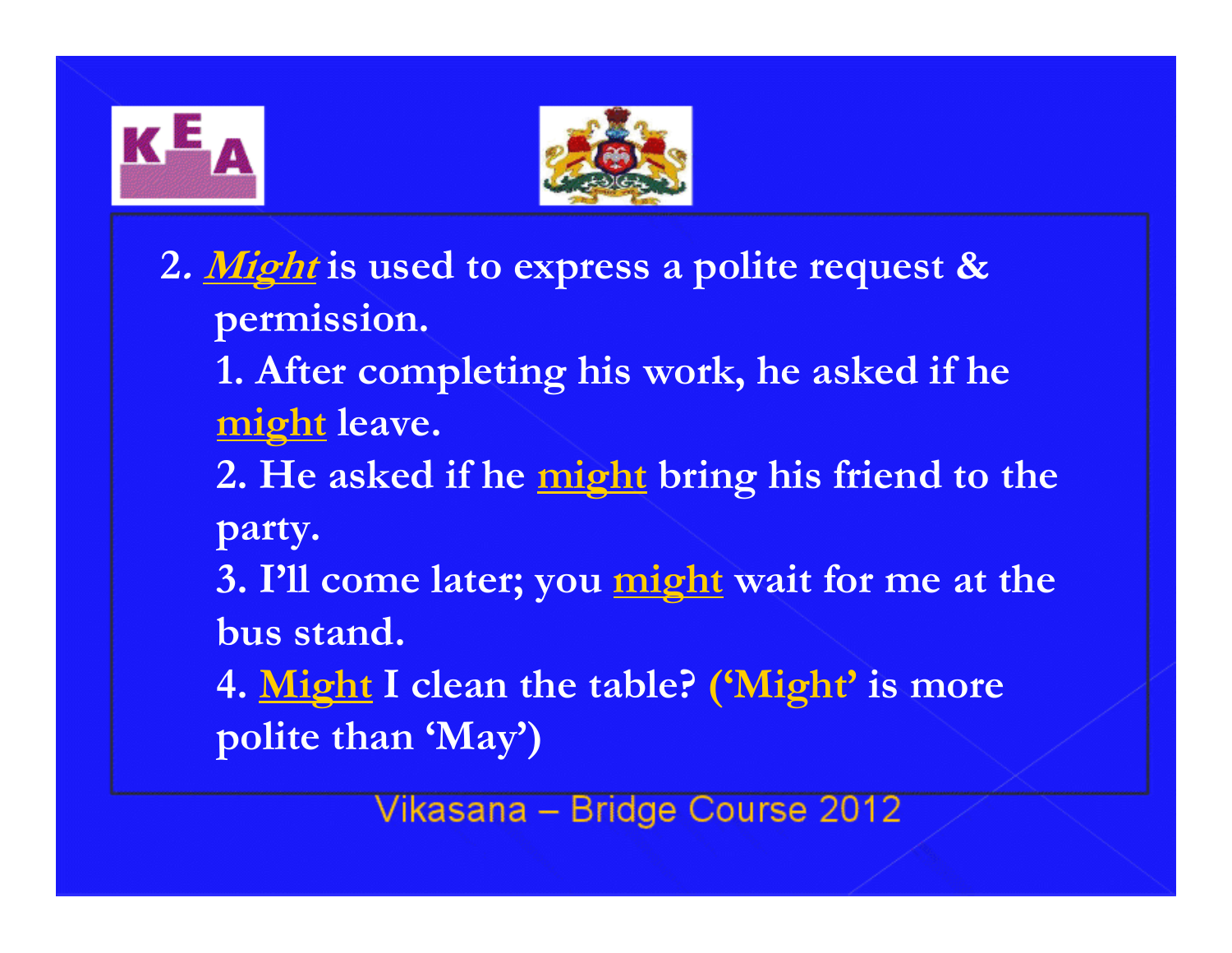



3. <u>Might</u> is used to express probability.

Might expresses probability or slightly increases doubt than may.

1. The sky is cloudy. It <u>might</u> rain today.

2. She is earning, I think she <u>might</u> be happy with her husband.

3. He's a well known writer, he <u>might</u> be awarded noble prize.

4. You have scored above 90%, you<u> might</u> win a scholarship.

5. Don't wait for me; I <u>might</u> be few minutes late.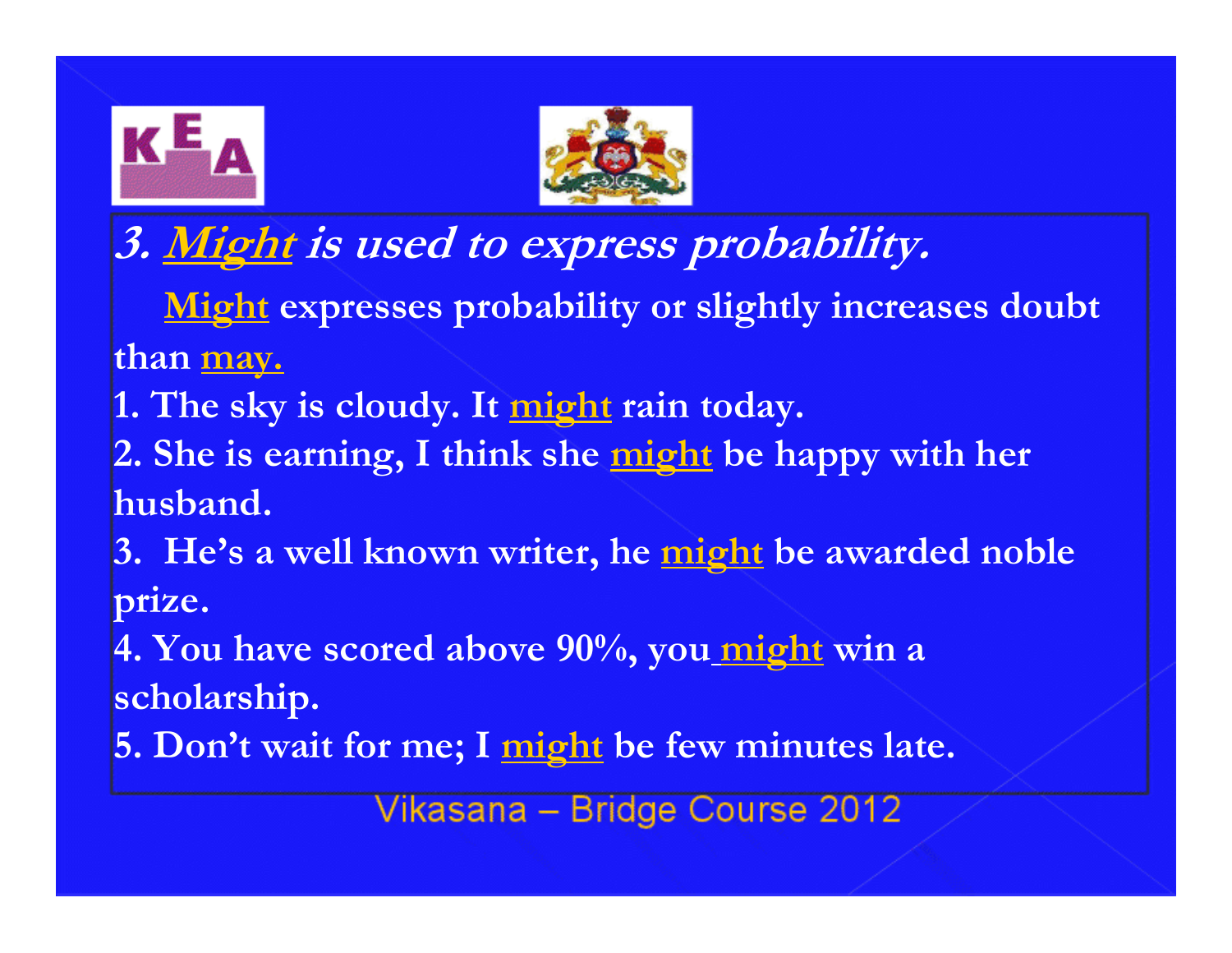



### 4. Might is used to express purpose & guess.

1. Soldiers died in the war so that we might live. 2. He thought that she might have missed the plane.

3. Jackson's wife suspected that he might have been drugged.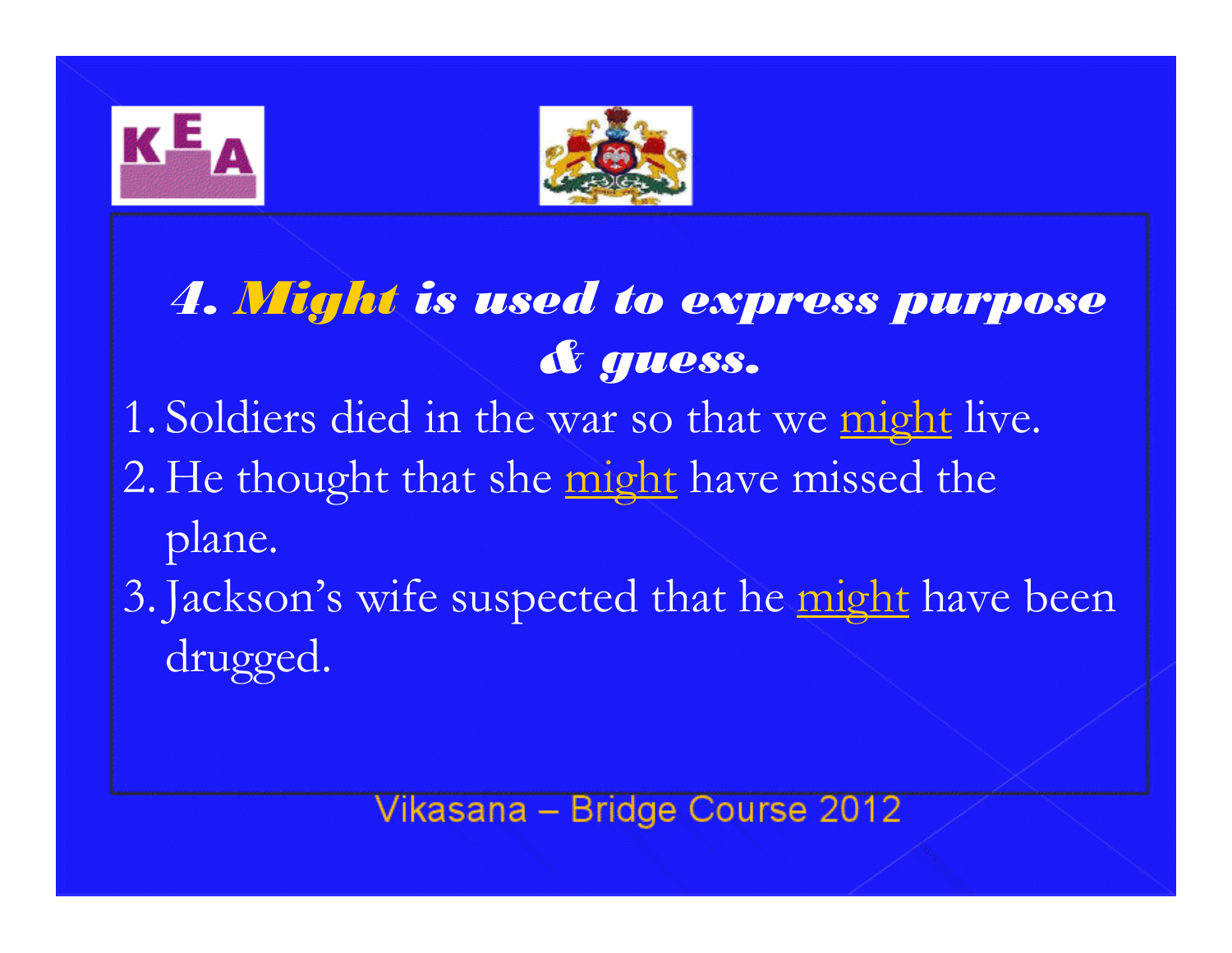



5. Might express a wish when it is used in 'that clauses' after such verbs as hope, trust, etc.1. I hope that the lecturers might call off the strike.2. I trust that this program may/might work out well.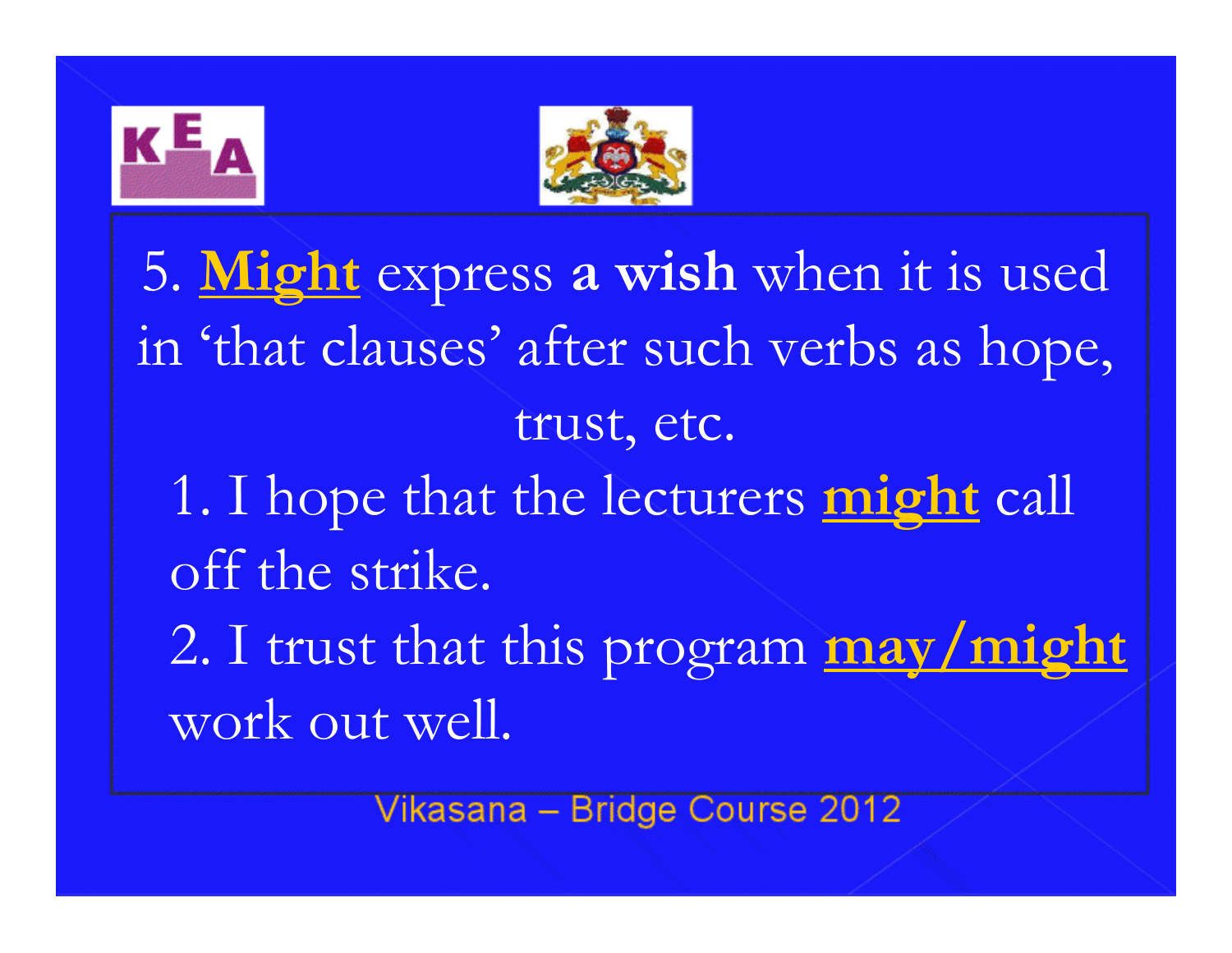



6. Might is used in the conditional clauses when expression is introduced by a verb in past tense. 1. If you invited him he <u>might</u> come. 2. If he worked hard he <u>might</u> get a first class.3. I knew we <u>might</u> have to wait at the gate.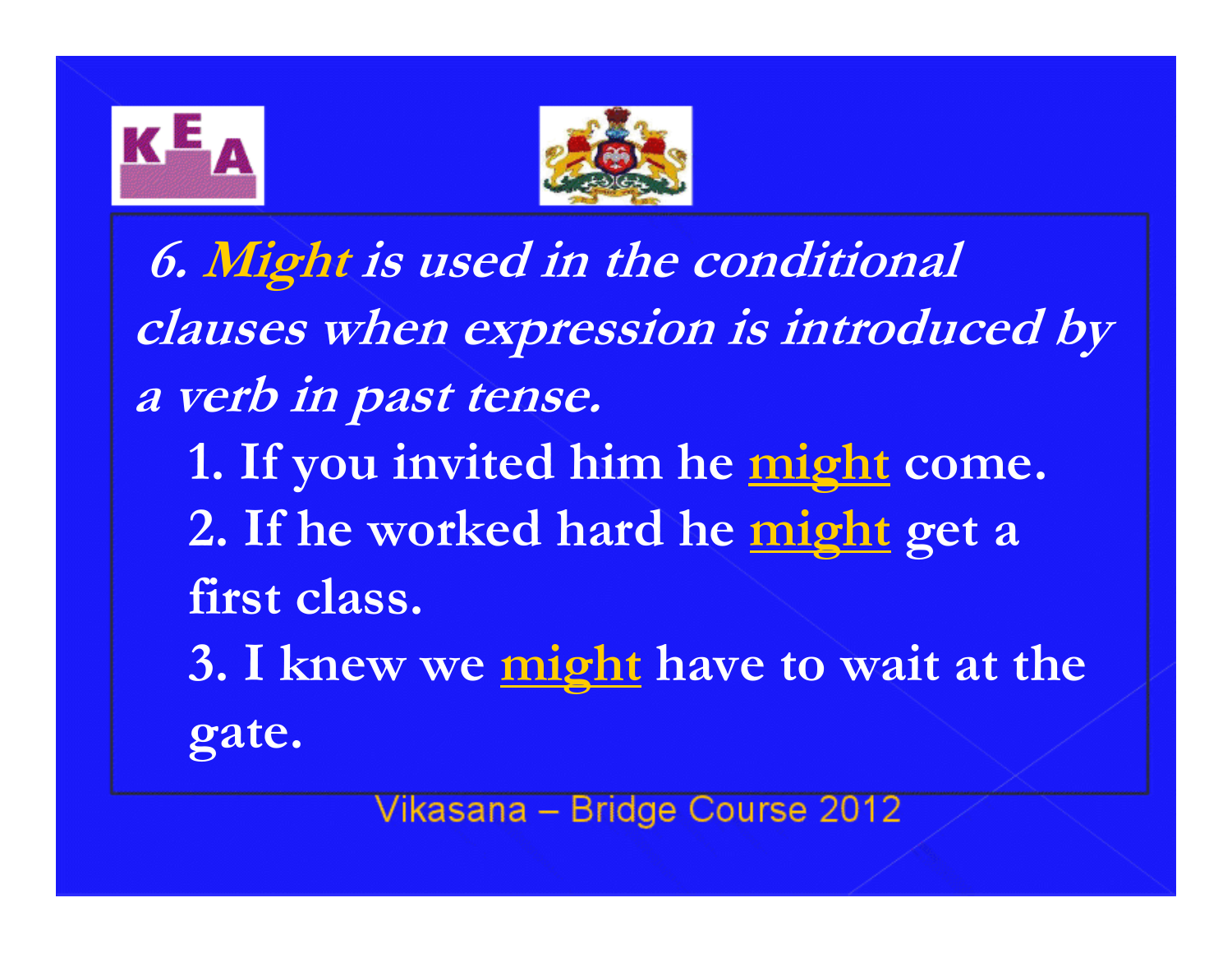



7. Might is used to indicate future possibility. [uncertainty] 1. Father: At what time are you going to the station?Son: The train leaves at 10:30 I'll go at 10.00.Father: Take a taxi, you <u>might</u> miss the train. 2. You should work hard, or else you<u> might</u> fail in the examination.3. Kumar is not in the office, he <u>might</u> be working

at home today.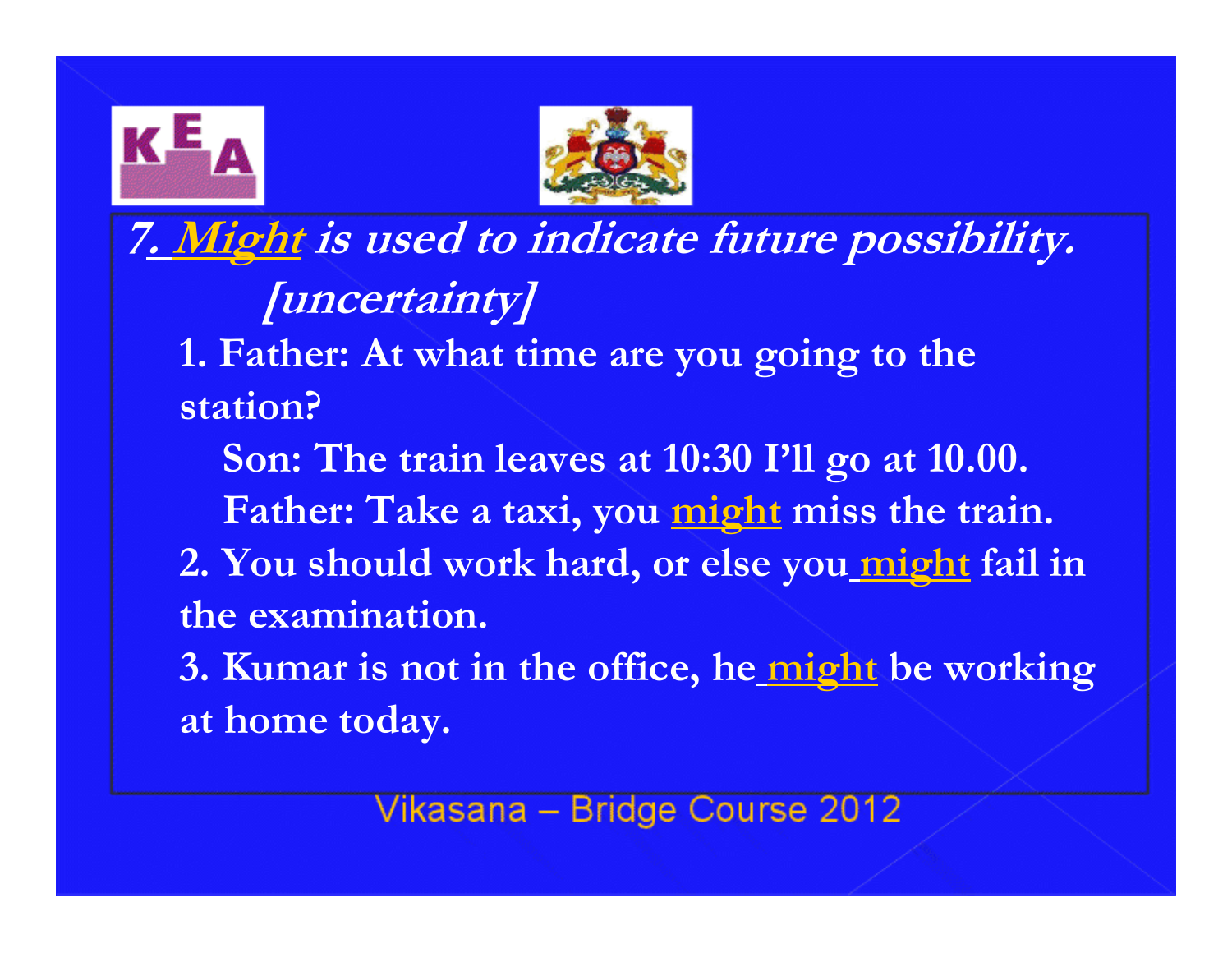



## 8. Might is used to express gentle reproach

- 1. You <u>might</u> spend the money with a little care. 2. You <u>might</u> have told me earlier about it.
- 3. You <u>might</u> go there a little early.

4. He is studying; you <u>might</u> make a little less noise.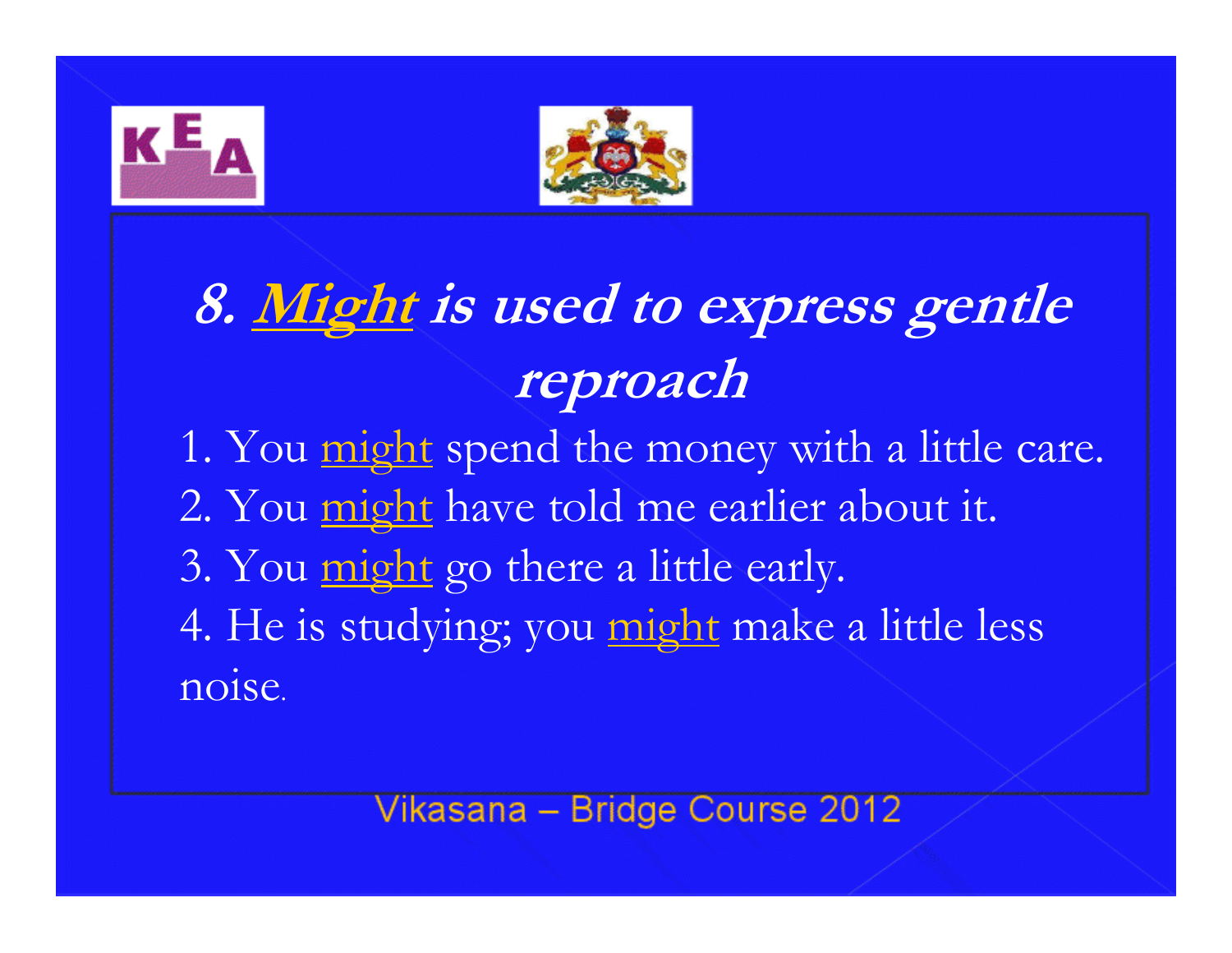



Note:-1. <u>May</u> I have a cup of coffee? Yes, you may. No, you mayn't.2.<u>Might</u> I barrow your pen for a while? Yes, you <u>might</u> Vanita. No, you mightn't.Normally <u>mightn't</u> is replaced by milder expression-I'm afraid not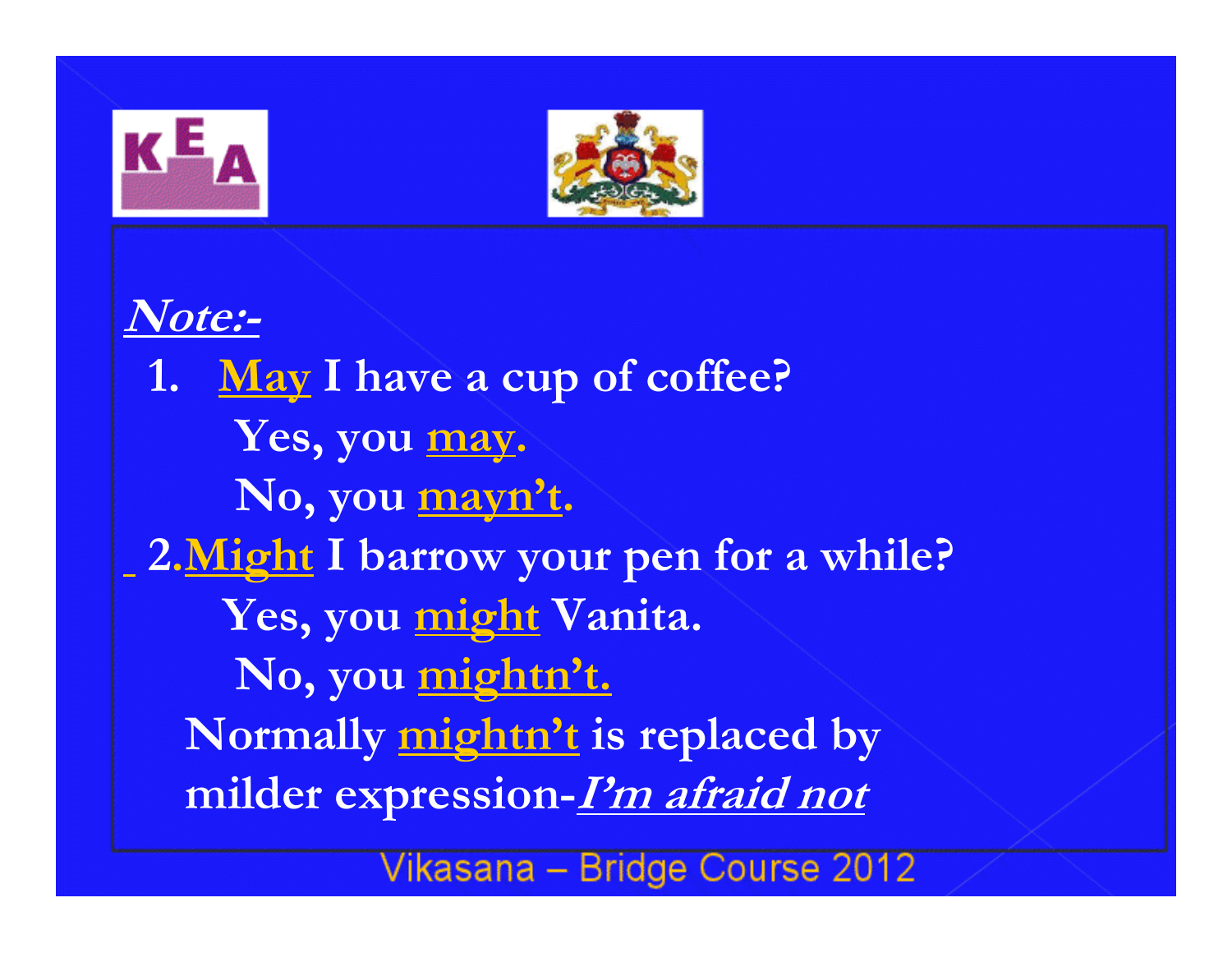



<sup>3</sup>. may/might are often used to suggest the idea i.e. to expect, hope for etc.a) The weather is such that we <u>may</u> expect rains early this year. b) With the corrupt politicians we might expect a civil war in the country.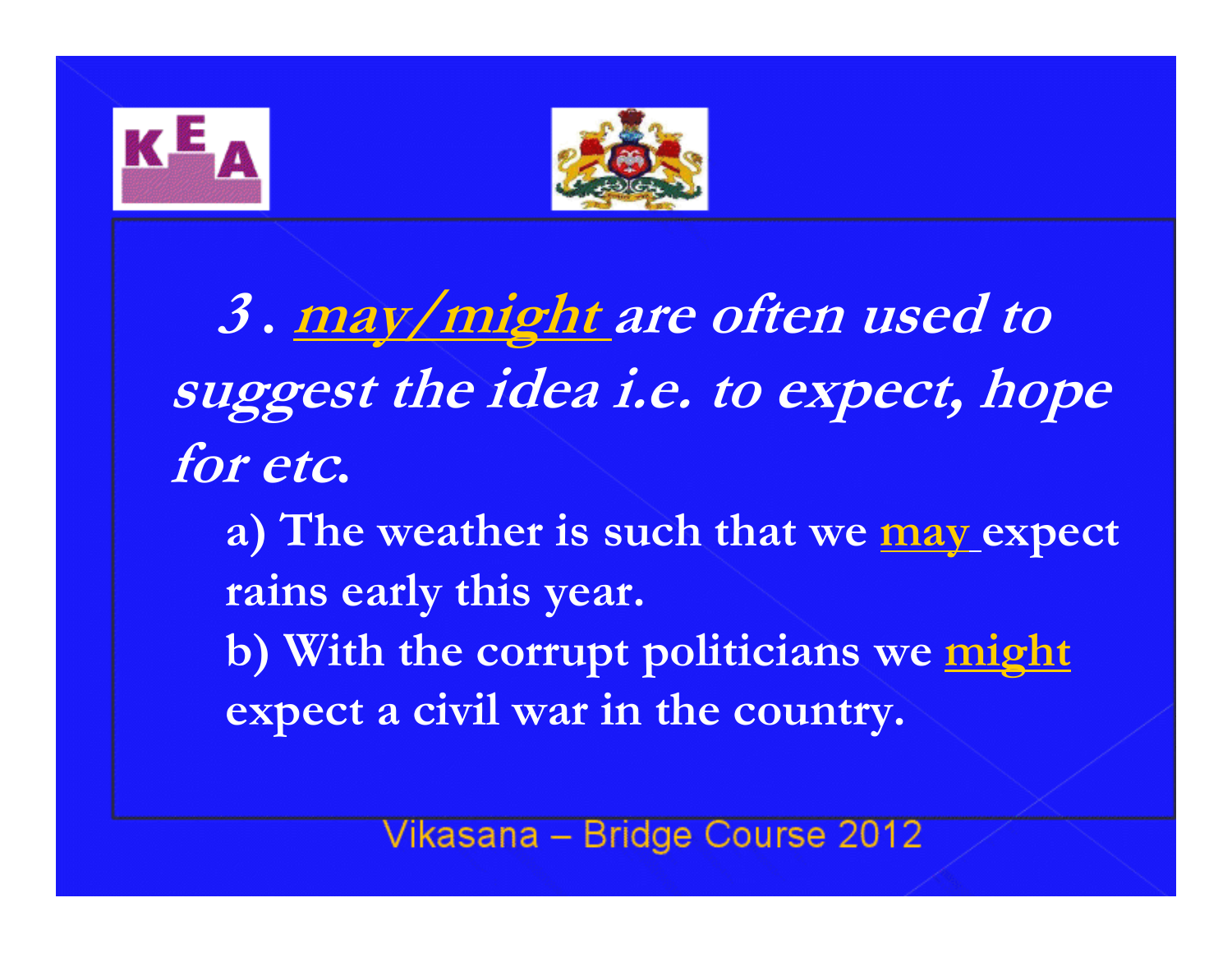



4. In speech we can also indicate increased doubt or uncertainty by stressing may/might.

a)Darshan <u>may</u> lend you money.

b)Darshan <u>might</u> lend you money.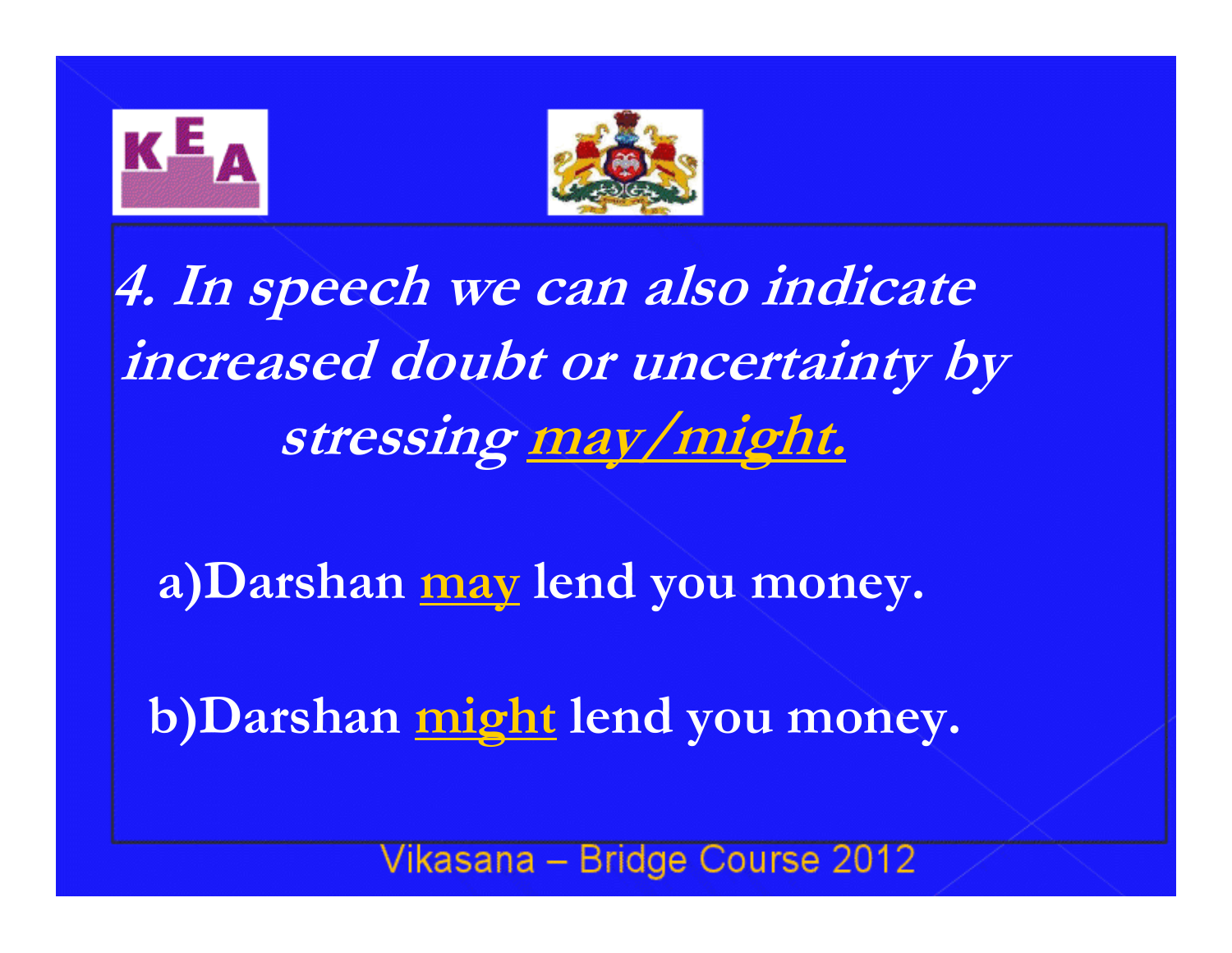



5. May/ Might is usually not used in the interrogative to express possibility. Instead we use can/coulda) Can it be true?b) Could it happen like this?c) <u>May</u> it be true. (hope, wish)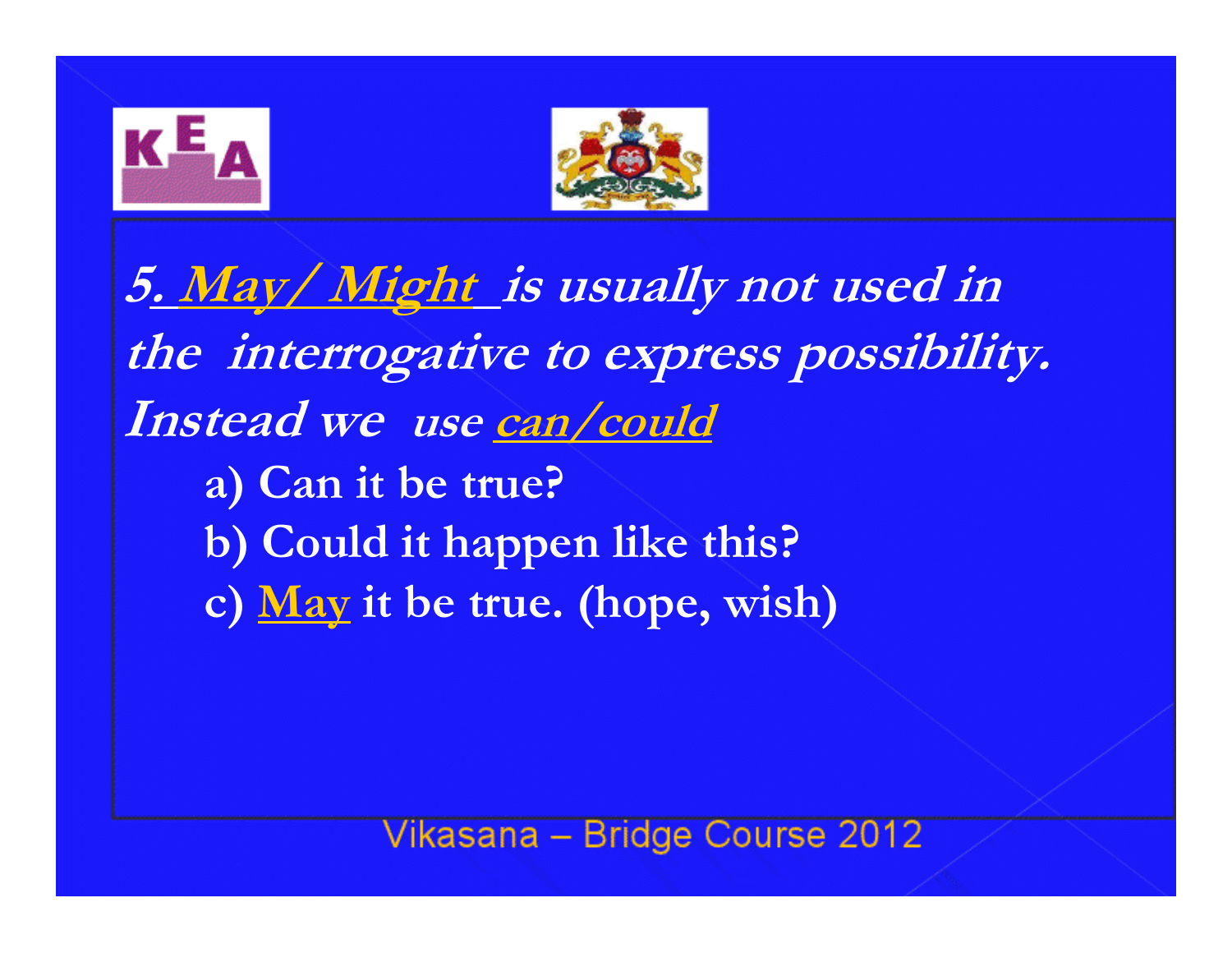



6. Can/Could /May/Might is used in expressing request, permission & possibility but may/might are more formal than could. Can is the most informal, so it is more usual in conversationa) <u>Can/May</u> I help you?

b) You <u>can/may</u> go for a swim this afternoon.

c) He <u>can/may</u> come to see me one day.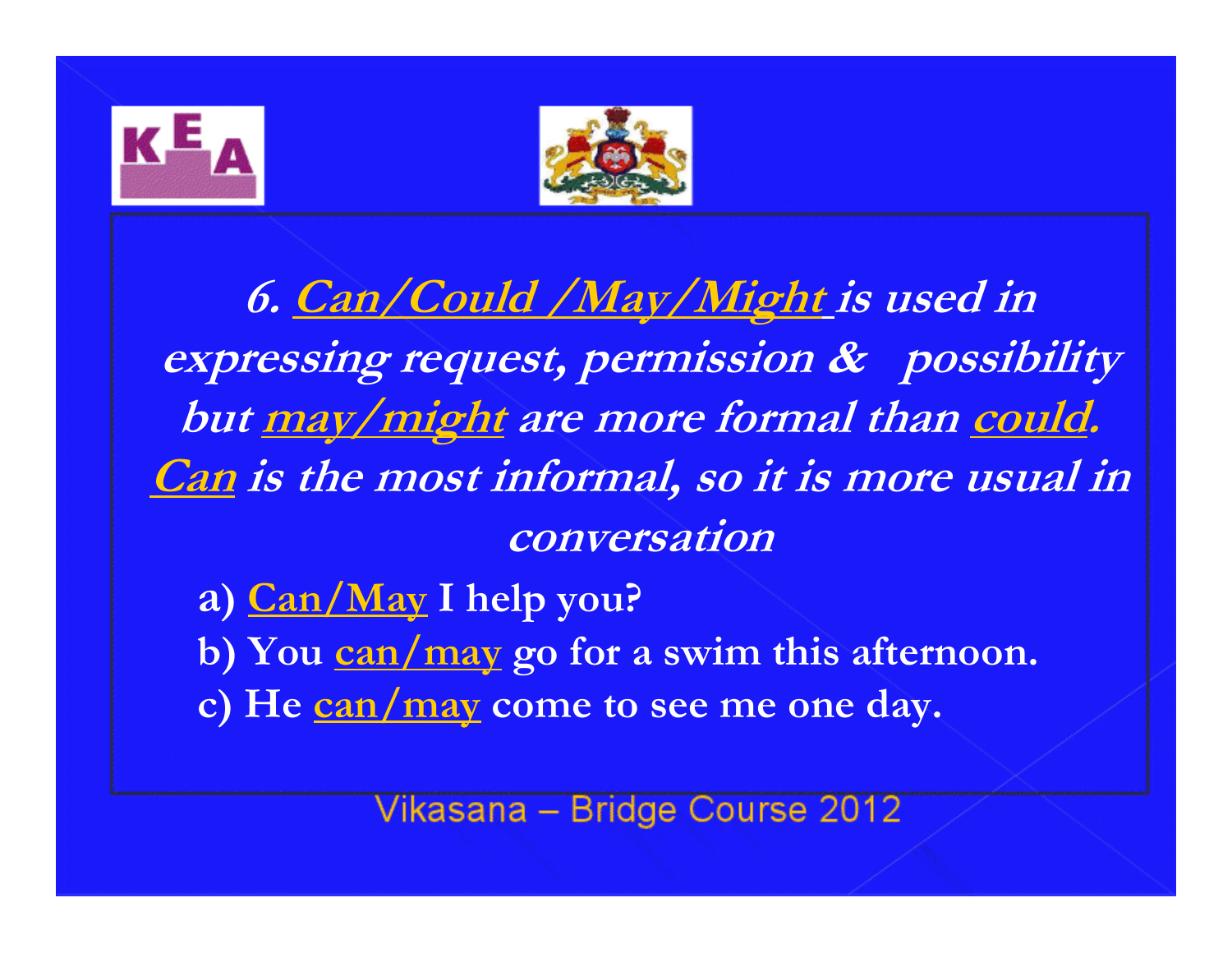



7. May/Might can be used instead of will/would to indicate possibility instead of certainty.a) If he sees you he <u>will</u> stop. (certain) b) If he sees you he <u>may</u> stop. (possibility) c) If you poured hot water into it, it might crack.d) If you poured hot water into it, it will

crack.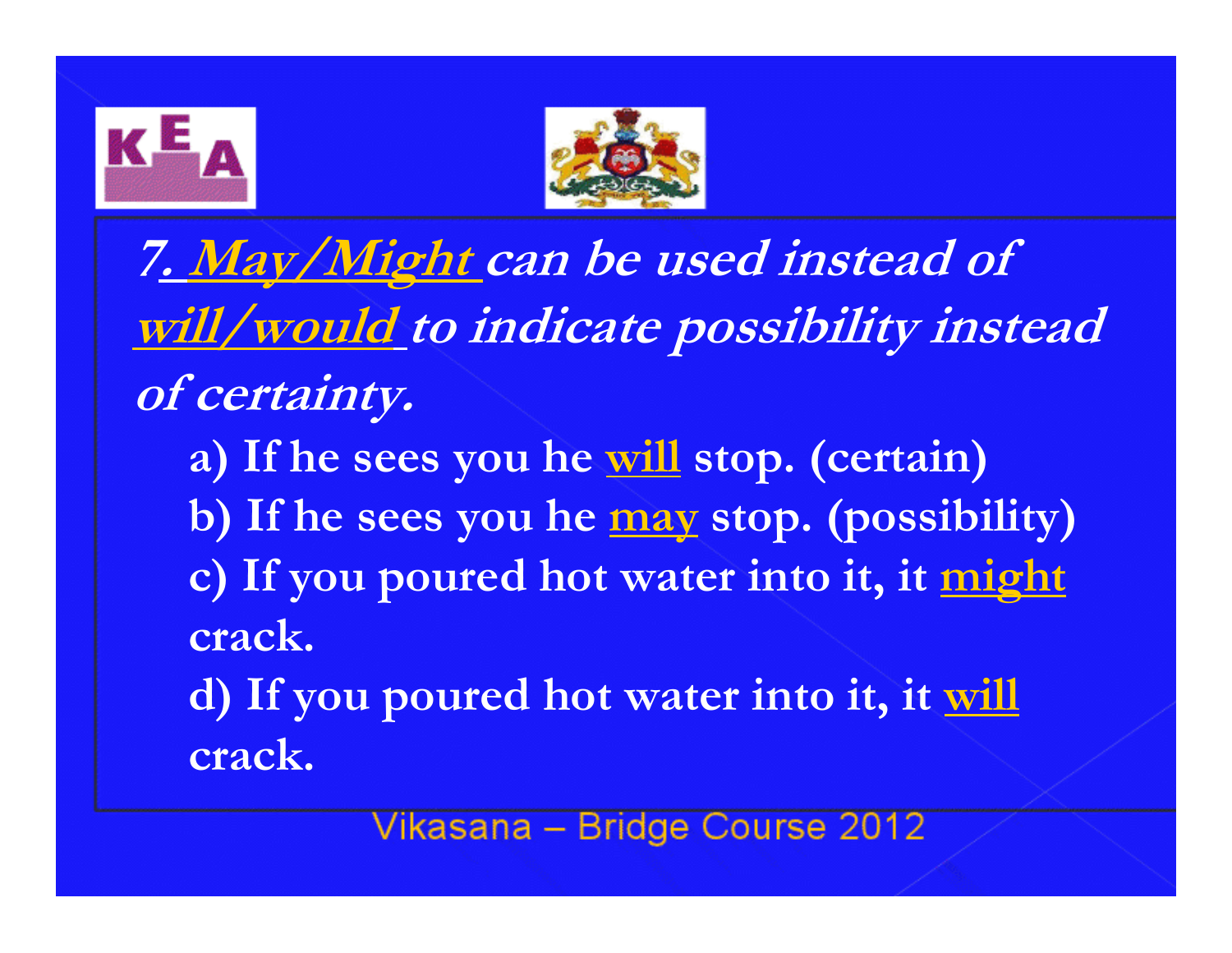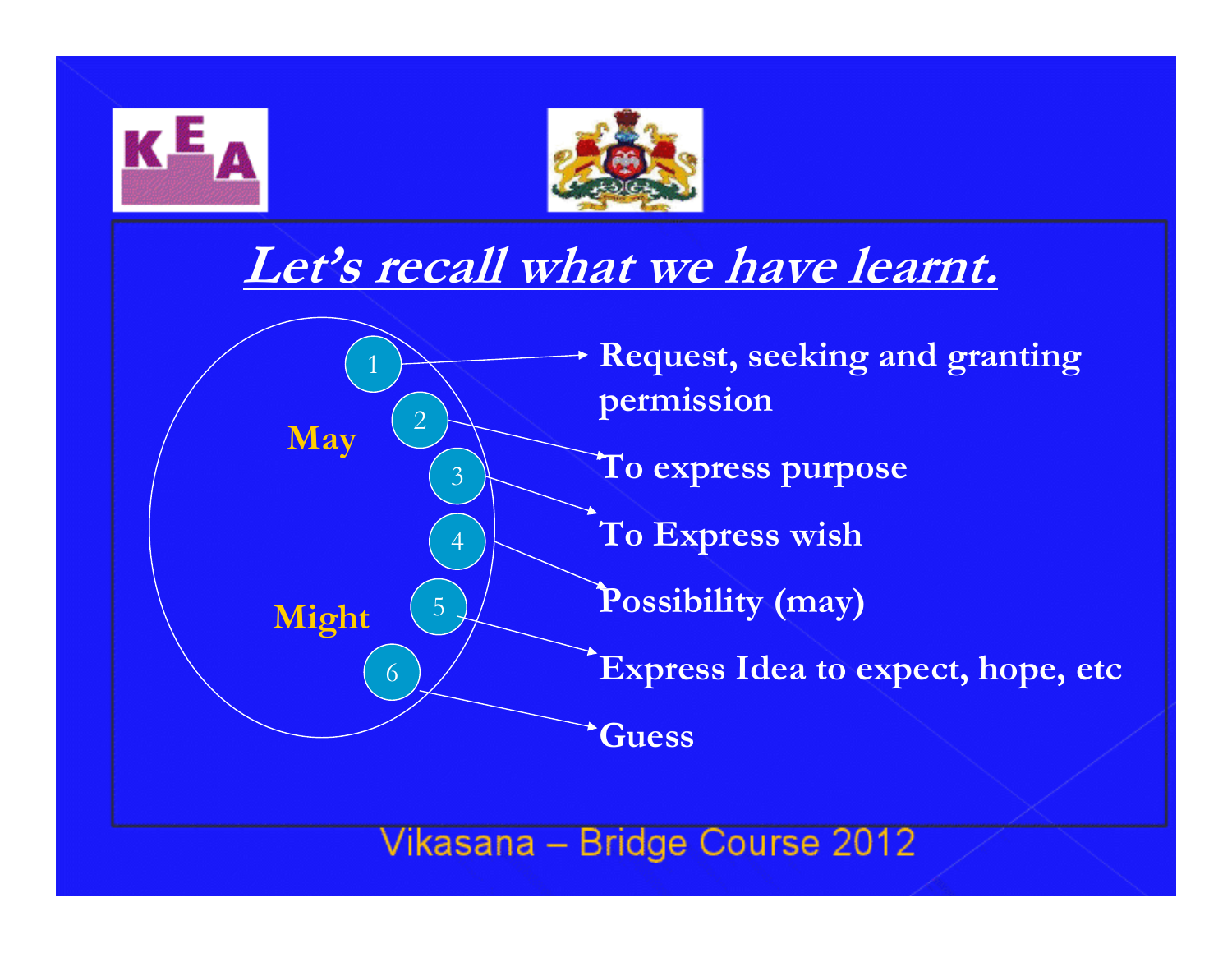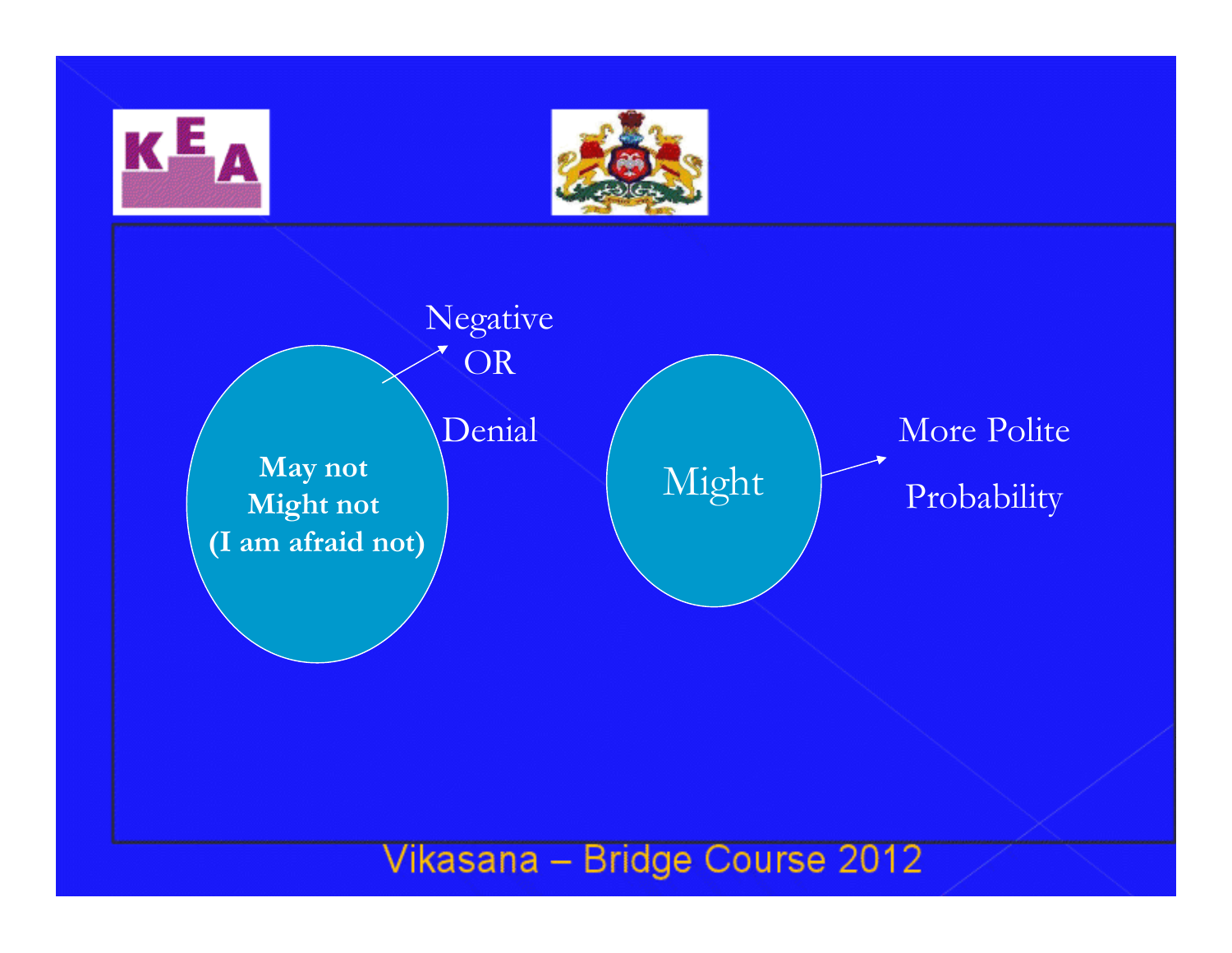



### Exercise-1

1)I \_\_\_\_\_ have lost my pen. Did you see it any where? No, when did you last use your pen?  $\bf I$  have used it when I was in the library. You\_\_\_\_\_\_\_\_ have left it in the library. 2) Mother: Take an umbrella with you.Son : What for? Mother: It is cloudy, It\_\_\_\_ rain.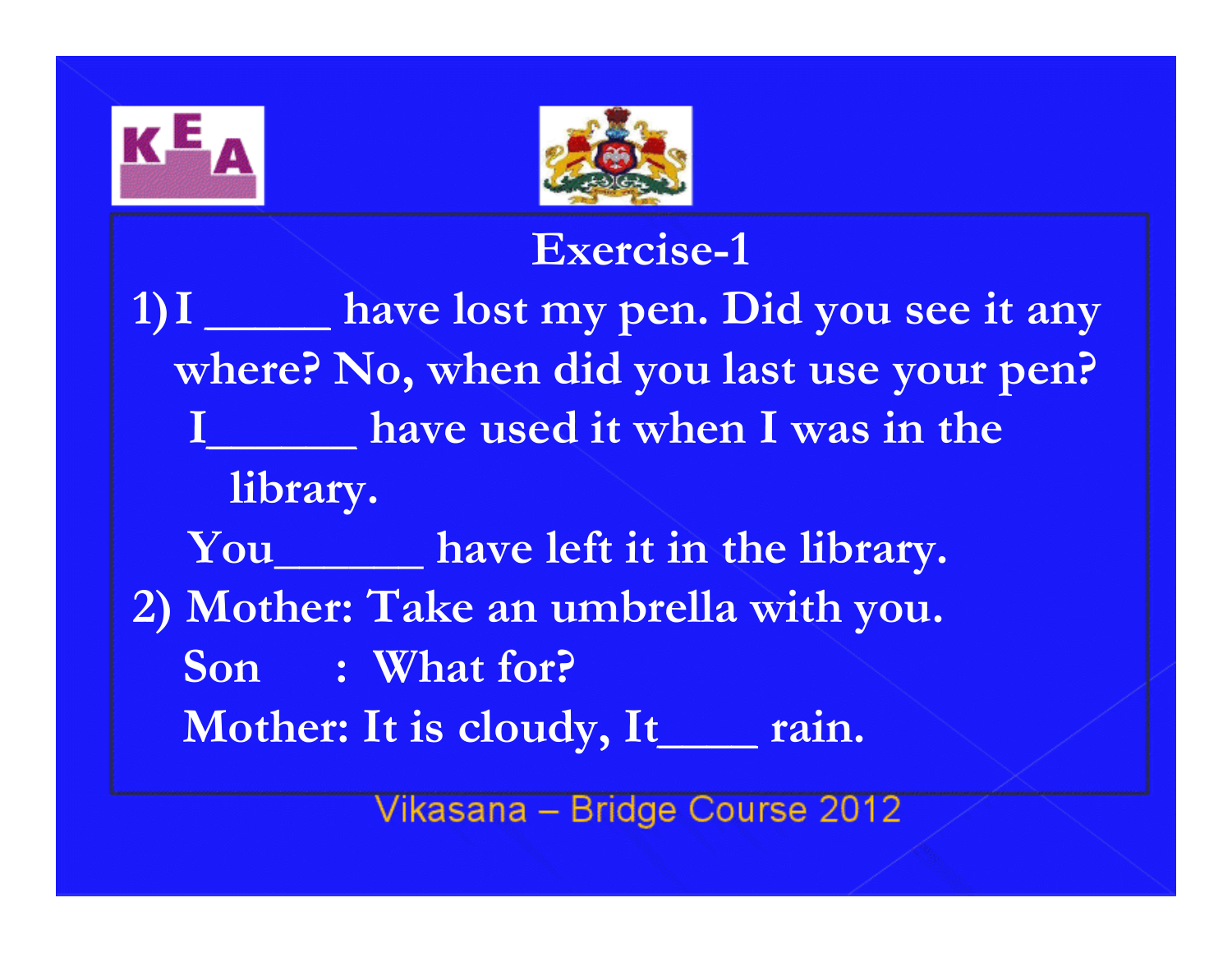



3) Radha : Purchase a lottery ticket for me. Krishna : You \_\_\_\_ win. (may + not) Radha : I \_\_\_\_ be lucky, who knows? 4) Son : I watch TV tonight? Mother : Yes, you No, you \_\_\_\_\_\_. 5) Father : Where is the knife?Son : It -------- be in the kitchen.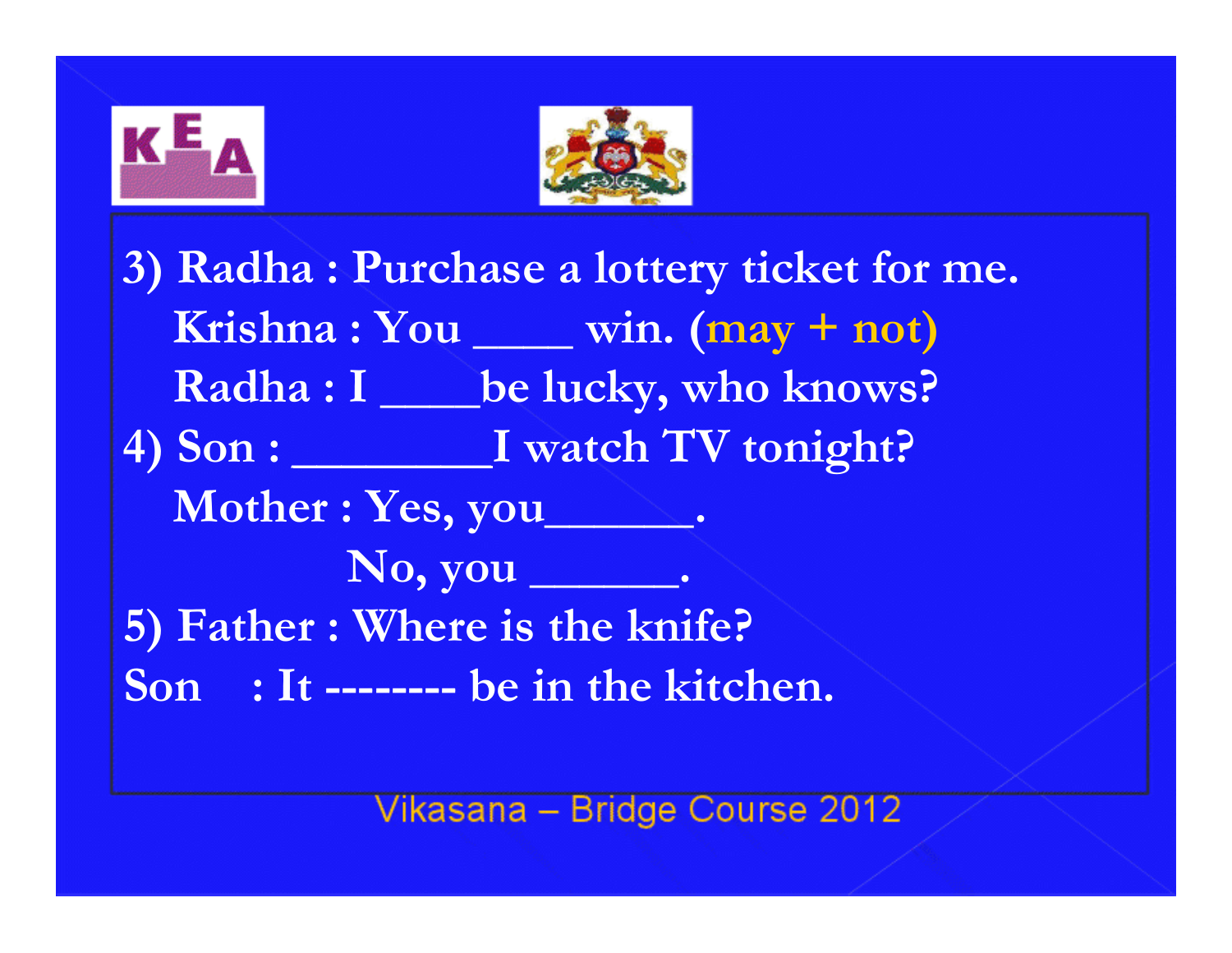



6) You are tired, you------take rest for one day.7) You -------as well buy some shirts.8) I hope that our country-----get rid of poverty.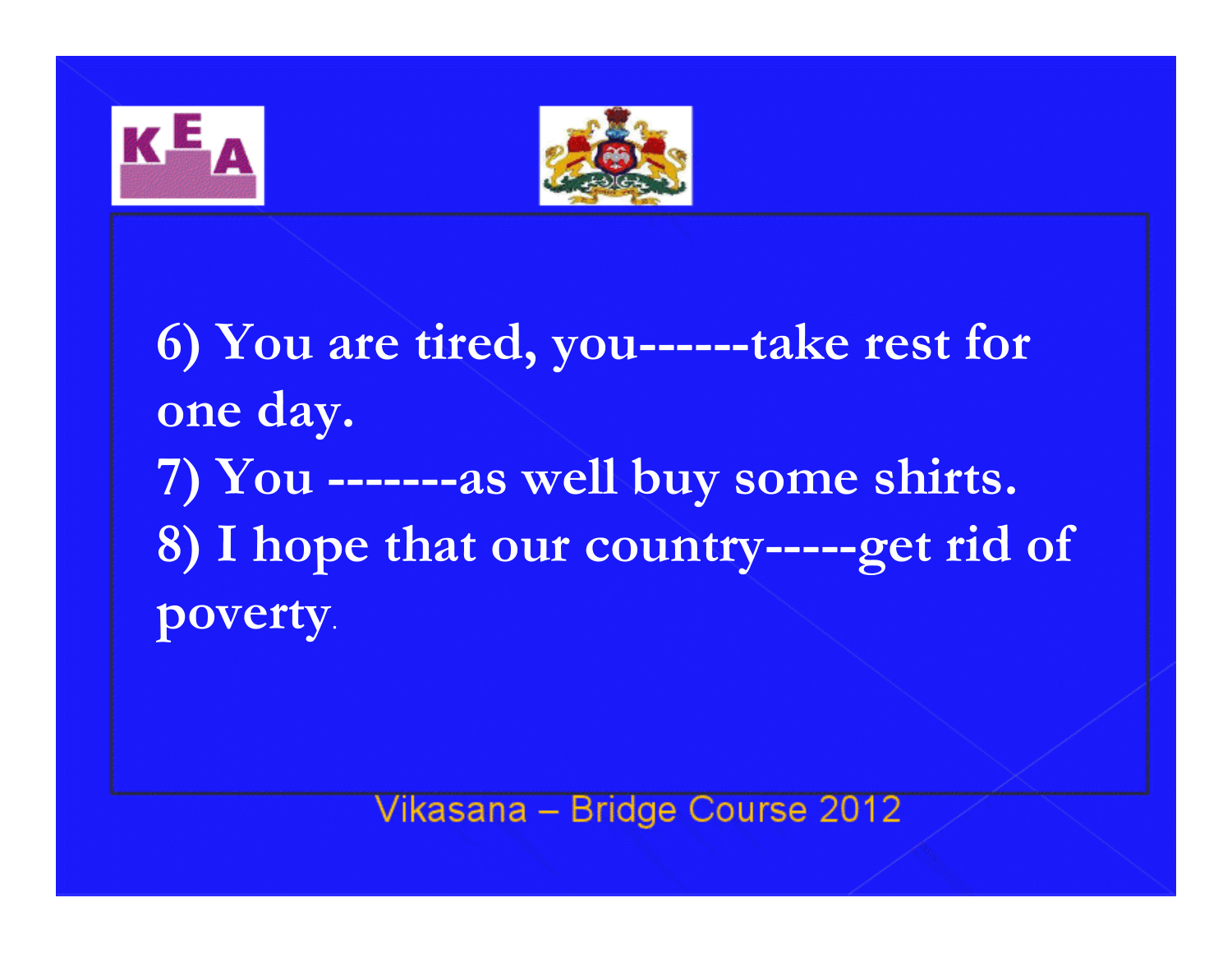



- 9) We------expect a good harvest this year.10) They sacrificed their lives so that we---live.
- 11) If you invited him he----come.
- 12) I think he -----not be able to
	- pay the money.
- 13) If we had taken the other road
	- we ----have arrived earlier.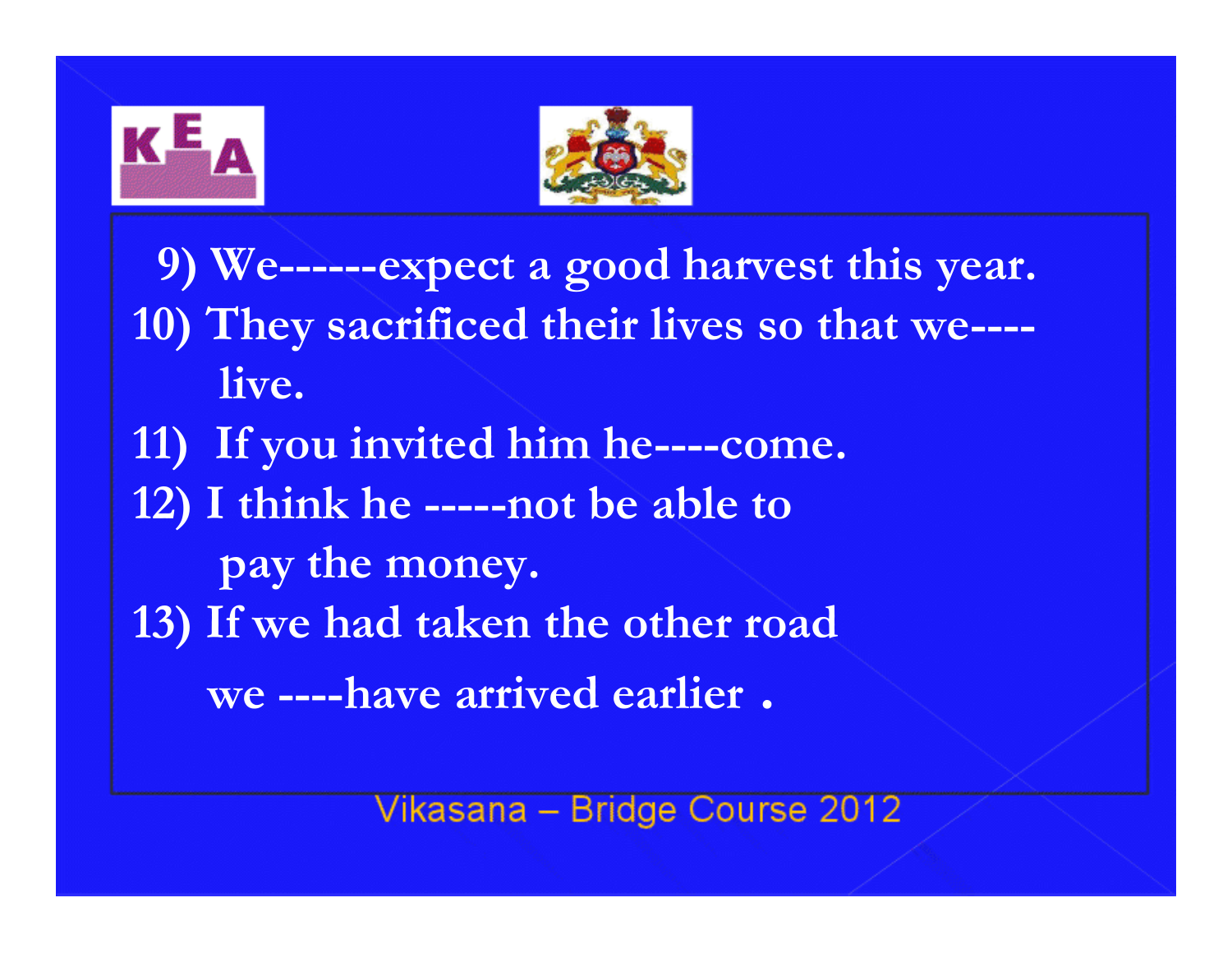



14) He is not receiving the call he ----bedriving the car.15) He said,  $\mathbf{I}$  –get a job". He said that he ---- get a job. 16) She said, ''I ------ pass the exam''. She said she ------ pass the exam.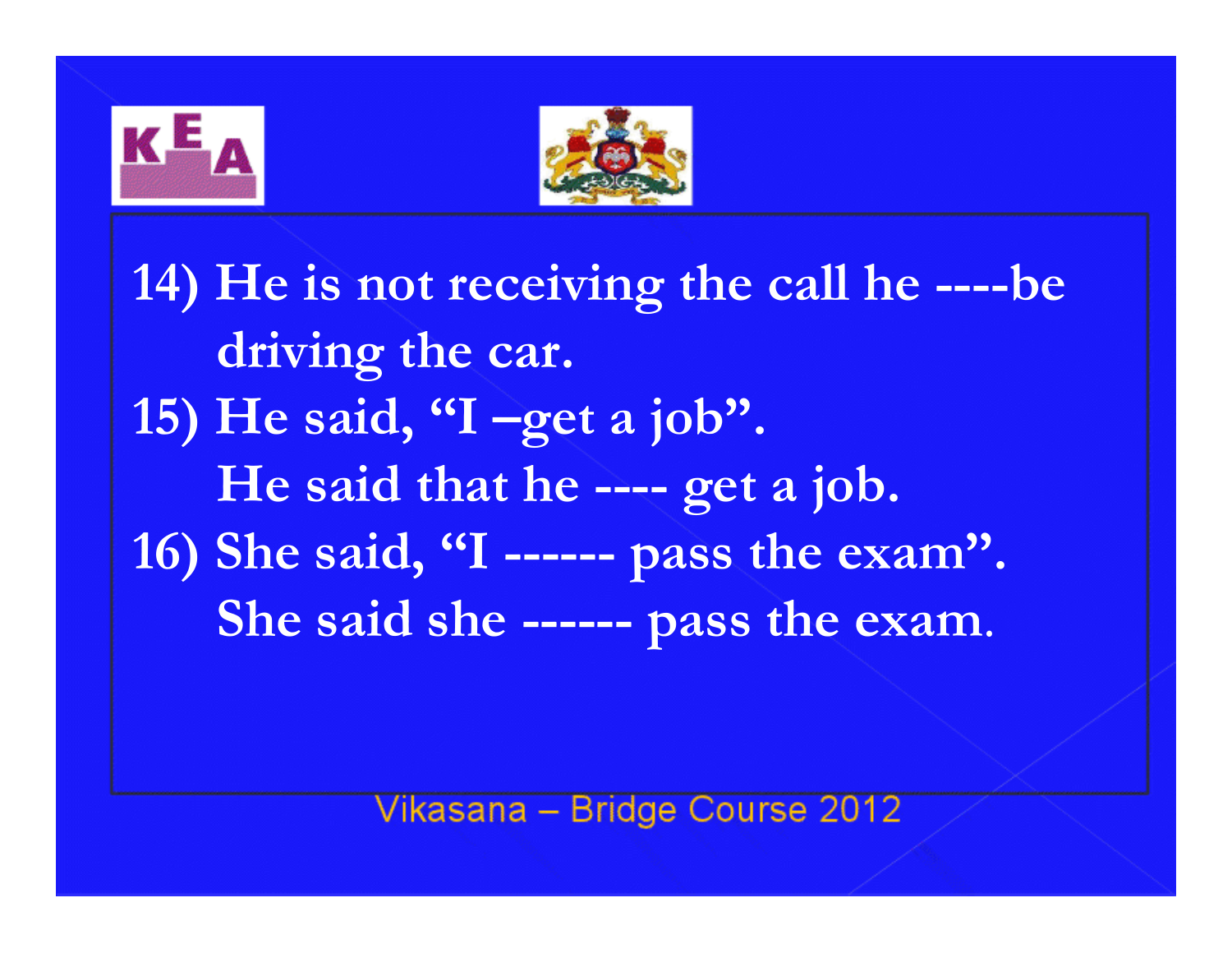



### Answers

1) might—may—might 2) might 3) mayn't—might4) may—may—mayn't 5) may 6)may 8) might 9)may 10)might 11) might 12)may 13)might 14)may 15)may- might 16) may- might<br>Vikasana – Bridge Course 2012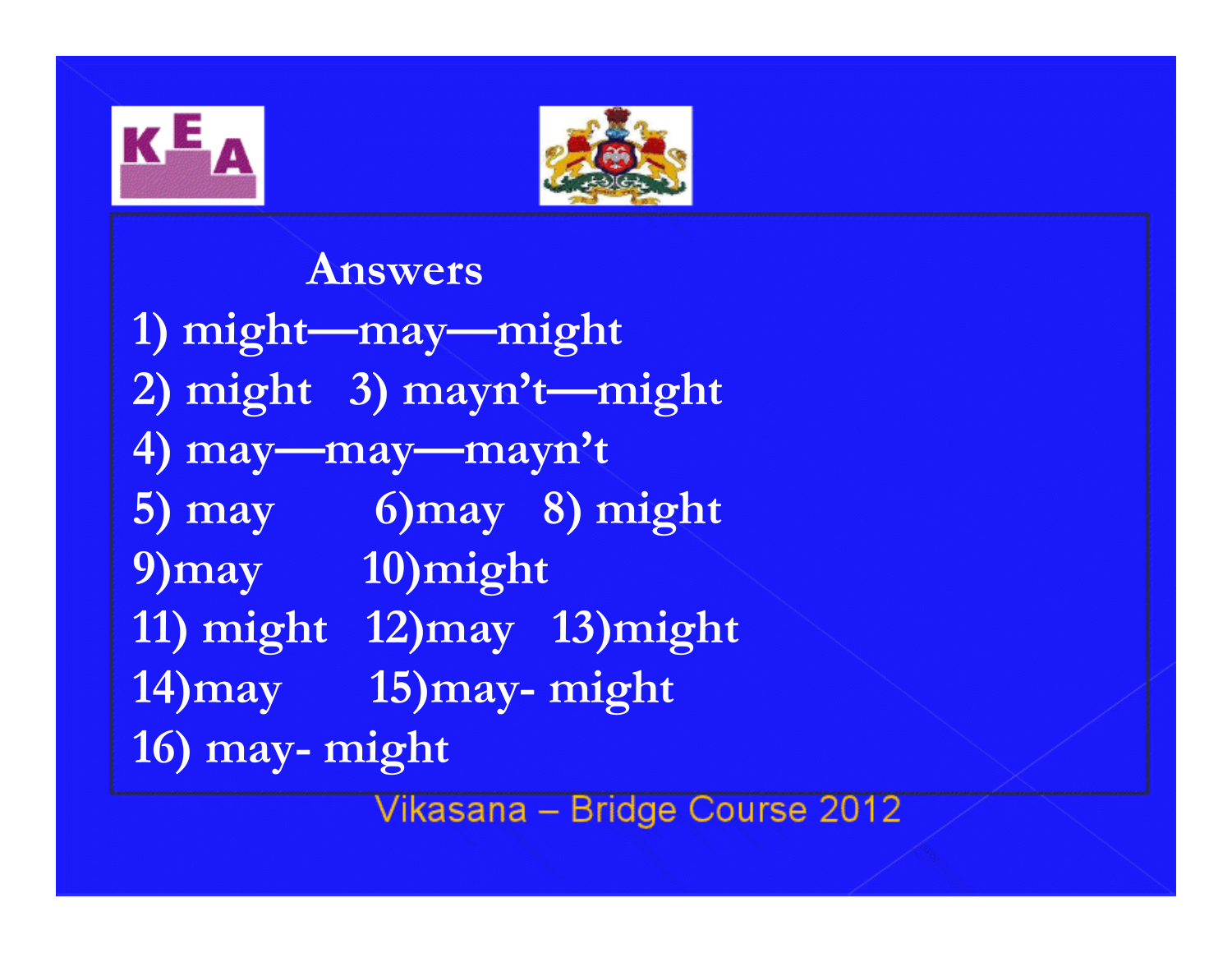

 $\boldsymbol{I}$  , we have the set of  $\boldsymbol{I}$ 



# pass the exam.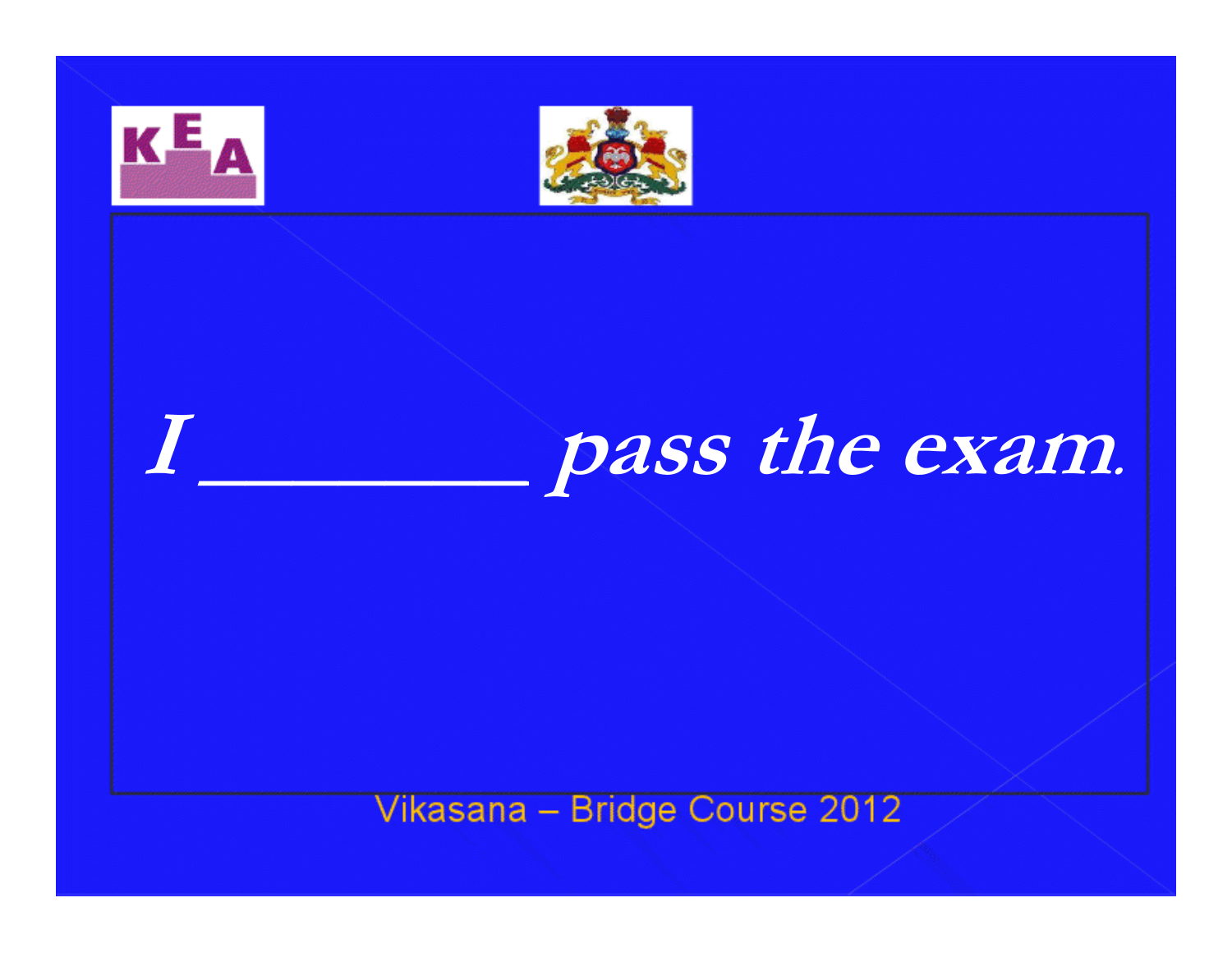